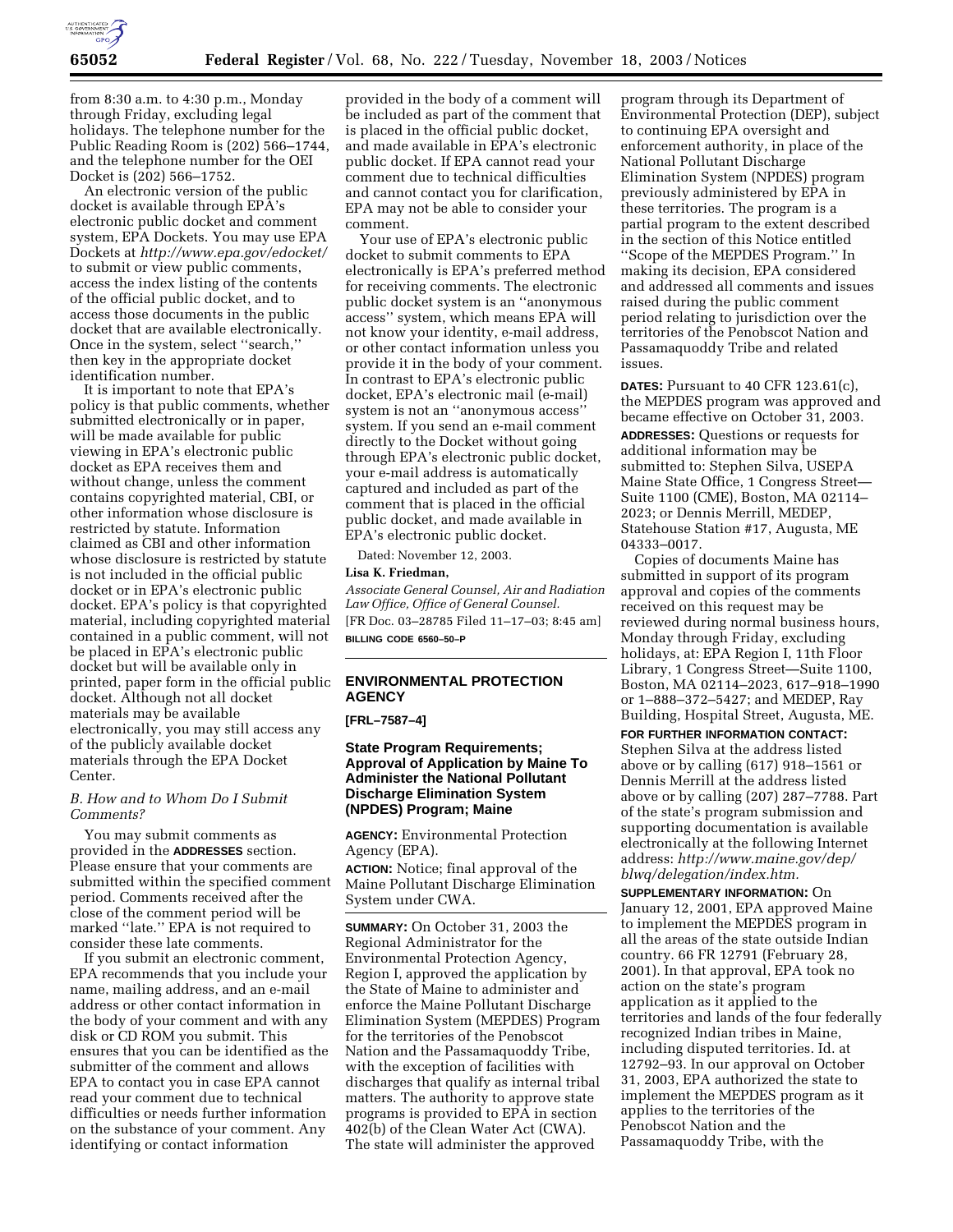exception of facilities with discharges that qualify as internal tribal matters.1

# **A. Scope of the MEPDES Program**

Maine's MEPDES program is essentially unchanged since EPA approved it in January 12, 2001. For the territories of the Penobscot Nation and Passamaquoddy Tribe, EPA is approving Maine to administer both the NPDES permit program covering point source dischargers and the pretreatment program covering industrial sources discharging to publicly owned treatment works in these territories, except as to facilities with discharges that qualify as internal tribal matters. Maine is not being approved at this time to regulate cooling water intake structures under CWA section 316(b). Thus the state is being approved to operate a partial permit program, pursuant to CWA section 402(n)(4). The state program will cover all NPDES permitting responsibilities other than under CWA section 316(b). Sources with cooling water intake structures subject to CWA section 316(b) will need to obtain permits from the state regulating their discharges (including thermal discharges regulated under CWA section 316(a)), but also will need to obtain supplemental permits from the EPA regulating their cooling water intake structures pursuant to CWA section 316(b).2

The state is not applying for authorization for the municipal sewage sludge program at this time. EPA will continue to regulate sewage sludge in these territories in accordance with CWA section 405 and 40 CFR part 503.

Pursuant to CWA section 402(d), EPA retains the right to object to MEPDES permits proposed by MEDEP, and if the objections are not resolved, to issue the permits itself. EPA also will retain jurisdiction over all NPDES permits it has issued in these territories until

2The state has adopted statutory authority for DEP to regulate cooling water intake structures. 38 M.R.S.A. section 414–A(6), c. 231, section 11 (Public Law of 2001). Once DEP develops implementing regulations and submits a program to address CWA section 316(b), EPA will invite comment separately on this program element.

MEDEP reissues them as MEPDES permits. As part of operating the approved program, the Maine DEP generally will have responsibility for enforcement, except as to facilities whose operations qualify as internal tribal matters. However, EPA will retain its full statutory enforcement authorities under CWA sections 308, 309, 402(i) and 504. Thus, EPA may continue to bring federal enforcement action under the CWA in response to any violation of the CWA in these territories. In particular, if the EPA determines that the state has not taken timely enforcement action against a violator and/or that its action has not been appropriate, the EPA may take its own enforcement action in Maine.

#### **B. Responsiveness Summary**

With no substantial changes to Maine's approved program, the only question remaining in this action involves the state's assertion of jurisdiction in these tribes' territories and issues related to the state, tribal, and federal authority in these areas. EPA received a large number of comments on these issues. In the section below entitled ''Overview of EPA's Rationale,'' EPA generally addresses the major comments we received. A detailed response to comments document, which more specifically addresses all the relevant comments we received, is part of the record supporting this approval. The EPA Regional Administrator hereby concurs with and adopts the responses to comments set forth in that document. That response to comments document together with this **Federal Register** notice constitute EPA's Responsiveness Summary. 40 CFR 123.61(b). A copy of the response to comments document is available upon request.

#### **C. Overview of EPA's Rationale**

## *1. Introduction*

#### a. Maine's Application

On December 17, 1999, EPA determined that the State of Maine had submitted a complete application for approval to administer the MEPDES permitting program pursuant to CWA section 402(b), 33 U.S.C. 1342(b). 64 FR 73552, 73553 (December 30, 1999). In its application, the state asserted that it has authority to administer the program throughout the state, including in the territories of the federally recognized Maine Indian tribes. *See* 40 CFR 123.23(b) and Maine's application in the administrative record supporting this decision, Ad. Rec. section 1d–1 at 33– 38. Maine argued that Congress granted the state jurisdiction over the territories

of the federally recognized Maine Indian tribes in the Maine Indian Claims Settlement Act of 1980 (MICSA), 25 U.S.C. 1721, *et seq.*, which, among other things, ratified the Maine Implementing Act (MIA), 30 M.R.S.A. section 6201, *et seq.* The state argues that the combination of the federal and state statutes grants the state authority to regulate discharges to water adequate to support Maine's administration of the MEPDES program in the Indian Territories.3

EPA has thoroughly analyzed MICSA and MIA, the case law, and an administrative opinion interpreting MICSA to determine the scope of the regulatory authority Congress granted to the state in the southern tribes' Indian Territories. Based on that analysis, EPA finds that MICSA grants the state adequate authority to implement its MEPDES program in the Indian Territories of the Penobscot Nation and Passamaquoddy Tribe, with the exception of any permits for facilities with discharges which would qualify as an internal tribal matter. EPA has determined that there are currently two tribal facilities with discharges that the state cannot regulate, and EPA will retain the authority for the NPDES permits for those facilities.

b. Federally-Recognized Indian Tribes in Maine

There are four federally recognized Indian tribes in Maine: the Penobscot Nation, the Passamaquoddy Tribe, the Houlton Band of Maliseet Indians, and the Aroostook Band of Micmac Indians. For the purposes of this notice, EPA will refer to the Penobscot Nation and Passamaquoddy Tribe collectively as the ''southern tribes.'' MICSA sets up the same jurisdictional arrangement for both southern tribes, and their Indian Territories generally lie to the south of the ''northern tribes,'' the Houlton Band of Maliseet Indians and the Aroostook Band of Micmac Indians.

As described more fully below, the configuration of the southern tribes' Indian Territories raises the most pressing questions about how Maine's MEPDES program applies under MICSA to facilities in and around those

<sup>1</sup> In this notice, EPA uses the terminology of the Maine Indian Claims Settlement Act in referring to the Passamaquoddy Tribe and Penobscot Nation. *See* 25 U.S.C. 1722(h) and (k). Although the Bureau of Indian Affairs refers to the Penobscot Nation as the ''Penobscot Tribe of Maine'' in its list of federally recognized tribes, 67 FR 46328, 46330 (July 12, 2002), the tribal government and MICSA identify the tribe as the ''Penobscot Nation.'' EPA also notes that the Passamaquoddy Tribe has two tribal governments in Maine, the Passamaquoddy Tribe of Indians Indian Township Reservation and the Passamaquoddy Tribe of Indians Pleasant Point Reservation. Our reference to the Passamaquoddy Tribe includes both these governments and their territories.

<sup>3</sup>EPA used the term ''Indian country,'' 18 U.S.C. 1151, to refer to the areas the Agency retained from its partial approval of Maine's program on January 12, 2001 (*see* 66 FR at 12792–12793) because the tribal lands involved in this dispute appear to come within the statutory definition of Indian country. Several parties have questioned the use of the term ''Indian country'' in Maine. EPA has decided that it is appropriate to adopt the term ''Indian Territory,'' 25 U.S.C. 1722(g) and (j), that MICSA uses to describe the lands of the Penobscot Nation and Passamaquoddy Tribe because it is MICSA that defines the jurisdictional status of those lands.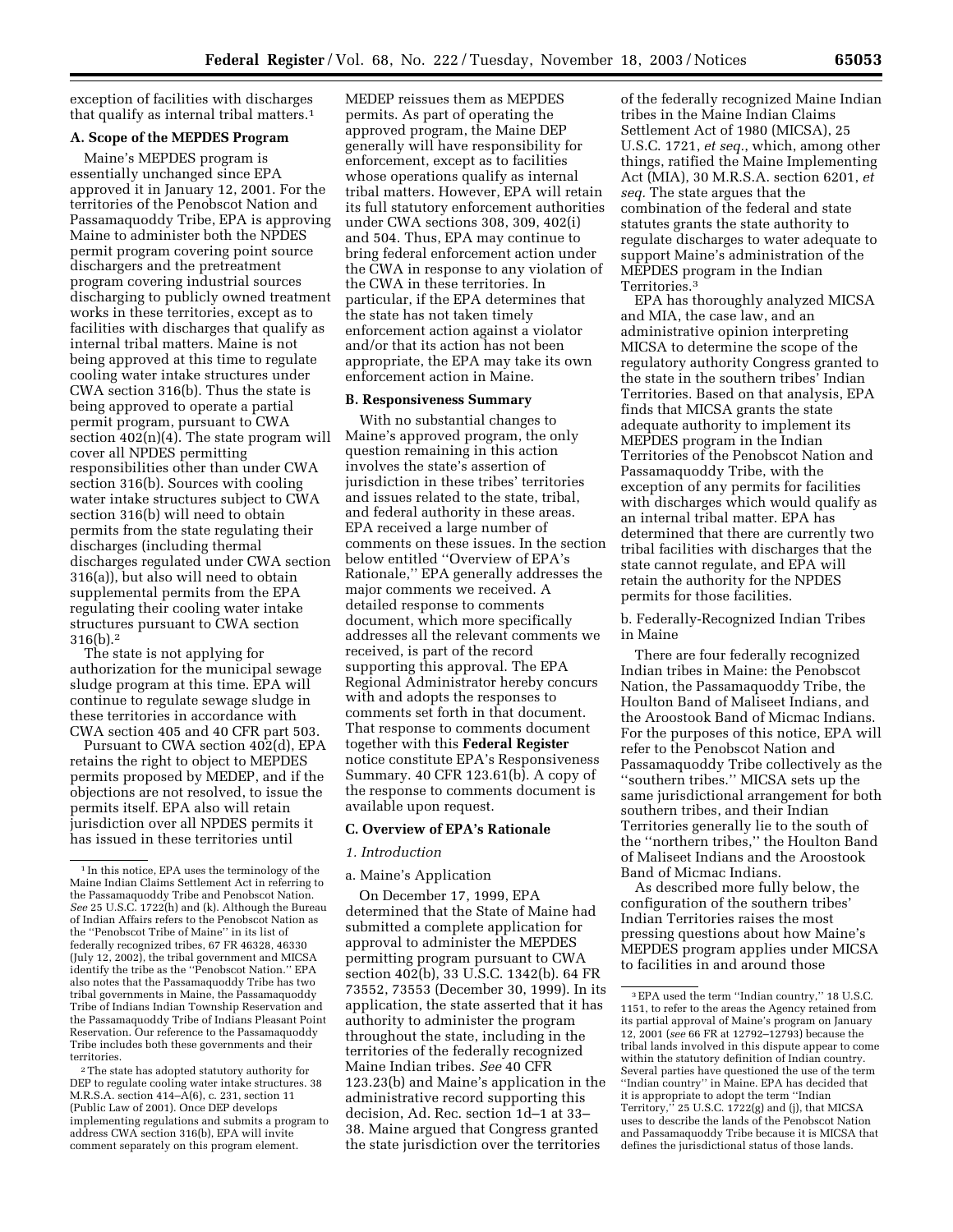territories. In addition, certain provisions in MICSA apply solely to the southern tribes, and EPA's administrative record very thoroughly presents the legal arguments on all sides concerning the southern tribes. Therefore, EPA is acting now on Maine's application solely as it applies to the Indian Territories of the southern tribes, and does not address Maine's application with regard to the northern tribes' lands.

#### c. EPA's Process

The question of whether Maine possesses adequate authority to administer the MEPDES program in the Indian Territories has been particularly controversial, and EPA has gone to great lengths to understand all the relevant arguments from the tribes, the state, members of the public, and other governmental bodies.

## i. Public Comment

EPA provided two public comment periods on this application. The first, starting December 30, 1999, invited comment on the entirety of Maine's application to administer the MEPDES program, including the state's assertion of authority in the Indian Territories. 64 FR 73552. EPA received extensive comment on the question of the state's authority in the Indian Territories, and that topic was the focus of most of the comments presented at the public hearing EPA held in Augusta, Maine on February 16, 2000. On May 16, 2000, EPA received a legal opinion it had requested in October 1999 from the Department of the Interior (DOI) addressing the state's application to administer the program in the Indian Territories of the southern tribes. In light of the importance of DOI's analysis, on June 28, 2000 EPA extended the public comment period to invite further comment on the question of the state's authority in the southern tribes' Indian Territories. 65 FR 39899. After one further extension, the comment period finally closed on August 21, 2000. 65 FR 47989 (August 4, 2000). In addition, EPA has held numerous informal meetings with members of the public concerned about jurisdiction in the southern tribes' Indian Territories.

#### ii. Consultation With Maine Tribes

EPA anticipated that the state would apply to administer its MEPDES program within the tribes' lands and territories and that this application would obviously have a significant impact on the Maine tribes in particular. Therefore, as described in our original notice inviting comment on Maine's

application, EPA initiated consultations with the Maine tribes even prior to the state's submission of its application. *See* 64 FR 73552, 73554 (December 30, 1999). The Agency met numerous times with the tribes and their representatives concerning Maine's application. These sessions include a series of meetings during the winter of 2000 concerning the state's authority in the southern tribes' Indian Territories and northern tribes' lands, a conference call with EPA's Administrator, a series of discussions surrounding efforts between the state and the southern tribes to negotiate a settlement of the dispute, and two sets of meetings between the tribal representatives of the southern tribes, including Chiefs, Governors, and tribal council members, and each of the successive EPA Regional Administrators delegated to make this decision during the pendency of this action. *See* generally Ad. Rec. section 2.

### iii. Consultation With DOI

EPA solicited the views of DOI on the interpretation of MICSA. On May 16, 2000, DOI provided EPA with a legal opinion (DOI Op.) finding that Maine did not have adequate authority under MICSA to administer the NPDES program in the Indian Territories of the southern tribes. DOI Op. at 18–19.

d. EPA's Approval Outside of the Tribes' Indian Territories and Lands

On January 12, 2001 EPA approved Maine to administer the MEPDES program in areas of the state outside of Indian country. EPA deferred action on the balance of Maine's application and retained responsibility to administer the NPDES program in the Indian Territories and lands. 66 FR 12791 (February 28, 2001). Disputes over the boundaries of the southern tribes' Indian Territories raised questions about the reach of the area EPA retained. To preserve the status quo pending a final determination on Maine's application, EPA deferred action on all the disputed areas. As a result, EPA retained responsibility for twenty-two NPDES permits for existing point source discharges, including two tribal facilities, nineteen non-member facilities, and one facility jointly owned by a tribe and town (*id.* at 12795, App. 1) pending a final decision. Pursuant to CWA section 402(c)(1), however, EPA's authority to issue permits remained suspended in the areas where it deferred action on the state's application. *Id.* at 12793.

e. Discharges to Indian Territory Waters

EPA currently retains 19 NPDES permits for non-member discharges and 2 permits for tribal discharges to waters that are arguably within the southern tribes' Indian Territories. The tribes and the state disagree both as to whether these discharges are to waters within the Indian Territories and as to whether the state has adequate authority to regulate any discharges in the Indian Territories. In addition, EPA retained the permit for a facility that the Passamaquoddy Tribe's government at Pleasant Point owns jointly with the neighboring town of Eastport.4

In the state's view, none of the nonmember discharges are to waters within the Indian Territories. Solely for purposes of this decision, however, EPA has assumed that all of the 19 nonmember discharges and the two tribal discharges are to Indian Territory waters and are therefore subject to MICSA's special jurisdictional arrangements. Even the most expansive interpretation of the boundaries of the Indian Territories advanced by the southern tribes, however, would only include the discharge points themselves, not the rest of the non-member facilities and their operations.

f. Framework for EPA's Analysis of State Authority

Consistent with their distinctive history, the status of the southern tribes under MICSA is unique in federal law. *See Passamaquoddy Tribe* v. *State of Maine*, 75 F.3d 784, 787 (1st Cir. 1996). As a result, EPA's analysis of the state's application to administer the MEPDES program within the tribes' Indian Territories must rely on a different analysis than that which would control other tribes' Indian country areas in other states. While this decision is based primarily on EPA's analysis of whether MICSA grants the state jurisdiction over discharges into navigable waters within the southern tribes' Indian Territories, the Agency must also consider relevant federal Indian law, the CWA, and EPA's implementing regulations.

<sup>4</sup> In our partial program approval on January 12, 2001, EPA temporarily retained three facilities operated entirely or in part by the southern tribes. *See* 66 FR 12791, 12795 App.1 (February 28, 2001). Today, EPA is retaining the two of those facilities that are entirely contained within the southern tribes' Indian Territories and serve only tribal members: Penobscot Indian Nation Indian Island (NPDES Permit No. ME0101311) and Passamaquoddy Tribal Council (NPDES Permit No. ME0100773). The third facility, Passamaquoddy Water District (NPDES Permit No. ME0102211), is connected to a water system that serves not only the Passamaquoddy Pleasant Point reservation, but also the adjacent town of Eastport. In addition, while the drinking water distribution pipes reach into the Pleasant Point reservation, the facility and its outfall do not lie in an Indian Territory, disputed or otherwise. Therefore, EPA is including this permit in the state's approved MEPDES program.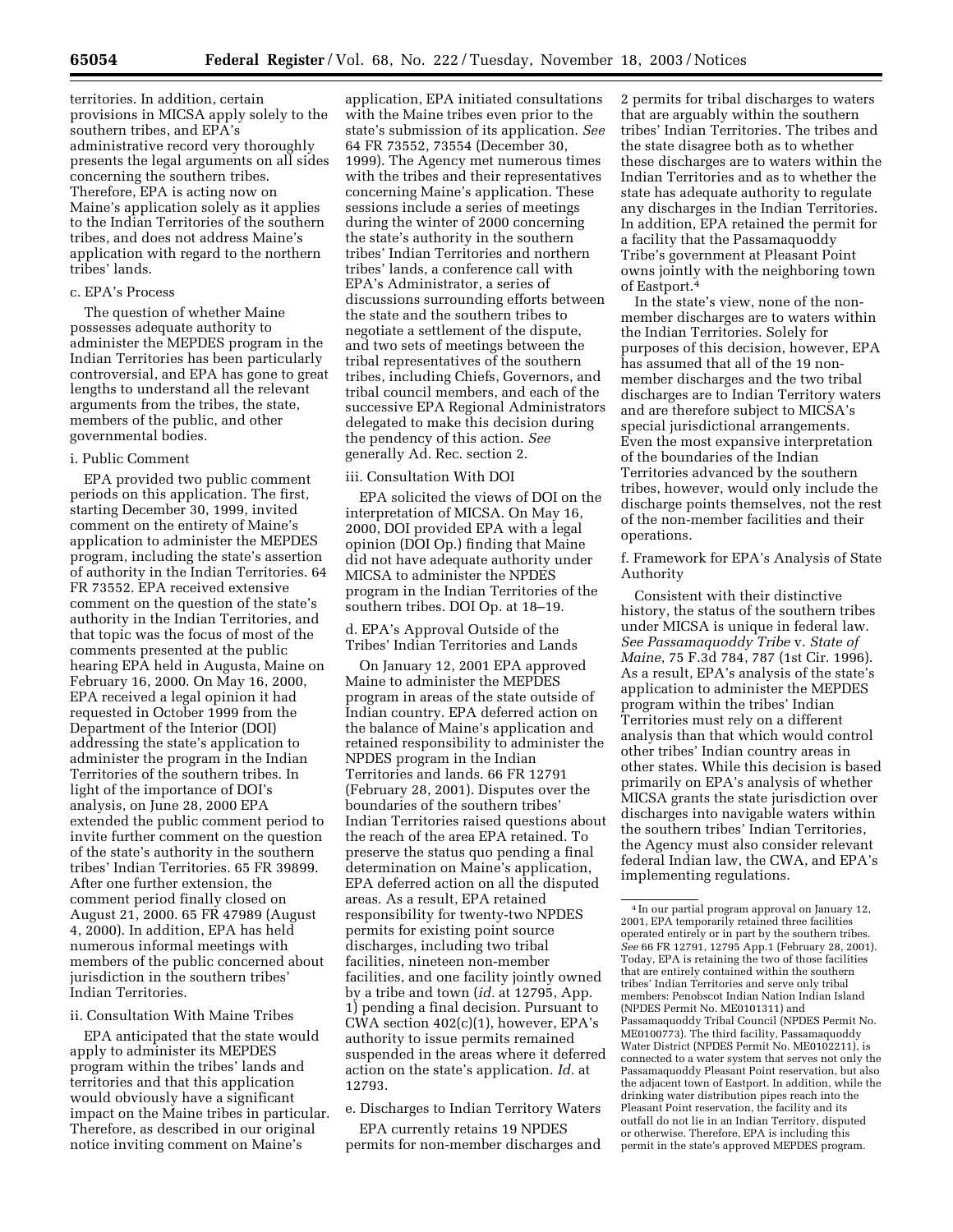i. NPDES Program Approvals Under the CWA

Before EPA may approve a state's application to administer the NPDES program, CWA section 402(b) and its implementing regulations require that the state must show that it has adequate authority to carry out the NPDES program. 33 U.S.C. 1342(b); 40 CFR 123.21–123.30. In addition, a state that ''seeks authority over activities on Indian lands'' must provide an attorney general's statement containing ''an appropriate analysis of the State's authority.'' 40 CFR 123.23(b). Section 402(b) of the CWA provides that ''[t]he Administrator shall approve each such submitted program unless he determines that adequate authority does not exist'' for the state to implement the program consistent with the Act's requirements. EPA's state program approval regulations provide that ''the Administrator shall approve or disapprove the program based on the requirements of (40 CFR part 123) and of the CWA and taking into consideration all comments received.'' 40 CFR 123.61(b).

ii. States Generally Lack Jurisdiction in Indian Country

The most significant unresolved issue regarding Maine's application to administer the NPDES program is whether the state has authority to regulate discharges to waters of the Indian Territories. The well-established principle under federal Indian law is that states generally lack authority in Indian country. *California* v. *Cabazon Band of Mission Indians*, 480 U.S. 202, 214–15 (1987). Thus, if a state does not demonstrate specific authority in Indian country, EPA will not approve a state application to administer an EPA program in Indian country. ''EPA regulations allow for the possibility that a State may be authorized to issue NPDES permits on a Federal Indian reservation after adequate demonstration by the State of regulatory authority, although EPA recognizes that the threshold demonstration is high and that EPA has not expressly authorized a State to do so.'' 58 FR 67966, 67978 (1993). ''Under 40 CFR 123.23(b) \* \* \*, a State seeking to carry out \* \* \* the NPDES program<sup>[] \*</sup> \* \* on Indian lands must provide a specific analysis of its authority to do so.'' *Id.* at 67973.

EPA's actions can neither change the congressionally determined status of that land, nor deprive the federal government of its duty and prerogative to protect tribal governance of Indian lands. *HRI, Inc.* v. *EPA*, 198 F.3d 1224, 1242 (2000). It is Congress which has

plenary power over Indian affairs based on the Indian commerce clause of the Constitution and the trust responsibility of the federal government to the tribes. *Santa Clara Pueblo* v. *Martinez*, 436 U.S. 49, 56 (1978). As a result, only Congress may change the jurisdictional relationships in Indian country by expanding or contracting state, tribal and federal jurisdiction. The sole limitation is that those changes bear some rational relationship to the best interests of the Indian tribes. *Morton* v. *Mancari,* 417 U.S. 535 (1974).

iii. Trust Responsibility and Interpreting MICSA

The federal government and each of its agencies, including EPA, have a trust relationship with federally-recognized Indian tribes. *Penobscot Nation* v. *Fellencer*, 164 F.3d 706, 709 (1st Cir. 1999). Indeed, that trust relationship was part of the basis supporting the land claims suit that ultimately led to Congress passing MICSA. *Passamaquoddy Tribe* v. *Morton*, 528 F.2d 370, 379 (1st Cir. 1975). As discussed below in section III, EPA is not persuaded by the arguments that MICSA generally precludes operation of the trust responsibility in Maine. In any case, the United States Court of Appeals for the First Circuit has confirmed that the canons of construction favoring tribes still operate in Maine. *Penobscot Nation* v. *Fellencer*, 164 F.3d 706, 709 (1st Cir. 1999). In Fellencer, the court found that these special interpretive rules obliged the court to construe statutes that diminish ''the sovereign rights of Indian tribes \* \* \* strictly,'' and ''ambiguous provisions \* \* \* to the [Indians'] benefit," which is "rooted in the unique trust relationship between the United States and the Indians.'' 164 F.3d 706, 709 (1st Cir. 1999) (quoting *Rhode Island* v. *Narragansett Indian Tribe,* 19 F.3d 685, 702 (1st Cir. 1994); County of *Oneida* v. *Oneida Indian Nation of New York*, 470 U.S. 226, 247 (1985)) (insertion in original); *see also*, HRI, 198 F.3d at 1247.

#### iv. Framework for Decision

The State of Maine must have adequate authority in the southern tribes' Indian Territories in order for EPA to approve the state's application for those areas, and federal Indian law would generally bar state authority in Indian country. Thus, EPA must determine whether MICSA granted adequate authority to the state in the Indian Territories. Because of the canon of construction requiring that statutory ambiguities be construed in favor of tribes, such a grant of authority to the state would have to be unambiguous.

# *2. Approval of Maine's Application To Administer the MEPDES Program in the Indian Territories of the Penobscot Nation and Passamaquoddy Tribe*

After analyzing the state's application through our framework for decision, EPA has determined that MICSA unambiguously granted the state adequate authority to administer the MEPDES program in the Indian Territories of the southern tribes. EPA also has found that MICSA did not grant adequate authority to administer permits for facilities with discharges that qualify as internal tribal matters, which includes two existing tribal facilities' discharges. Pursuant to the provisions of CWA section 402(b), therefore, EPA is approving Maine's application to administer the MEPDES program for discharges to Indian Territory waters, except for permits that EPA determines are internal tribal matters, subject to the requirements imposed by the CWA on all state-run NPDES programs.

EPA emphasizes that we base this conclusion on the unique provisions of MICSA and MIA. Congress was very clear that the combination of these statutes creates a jurisdictional arrangement for the southern tribes' Indian Territories unlike any other in the nation. S. Rep. 96–957 at 29 (1980)(S. Rep.)(''The treatment of the Passamaquoddy Tribe and Penobscot Nation in the Maine Implementing Act is original.''); *Akins* v. *Penobscot Nation*, 130 F.3d 482, 484 (1st Cir. 1997). Because MICSA is unique, EPA's decision here does not have any bearing on the question of state and tribal jurisdiction in Indian country outside of Maine. In addition, EPA has not yet decided what action to take on Maine's application as it relates to the lands of the northern tribes, and this discussion does not necessarily bear on that part of Maine's application.

## a. Penobscot and Passamaquoddy Indian Territories

This analysis relates to the Indian Territories of the southern tribes, which include both the tribes' pre-MICSA reservations and their trust lands acquired post-MICSA. 25 U.S.C. 1722(g) and (j); 30 M.R.S.A. section 6205(1) and (2). MICSA confirmed the southern tribes' reservations as those reservations were defined in the MIA. 25 U.S.C. 1722(f) and (i). The MIA, in turn, included definitions of the southern tribes' reservations, and those definitions referred to treaties concluded between the southern tribes and the States of Maine and Massachusetts in the eighteenth and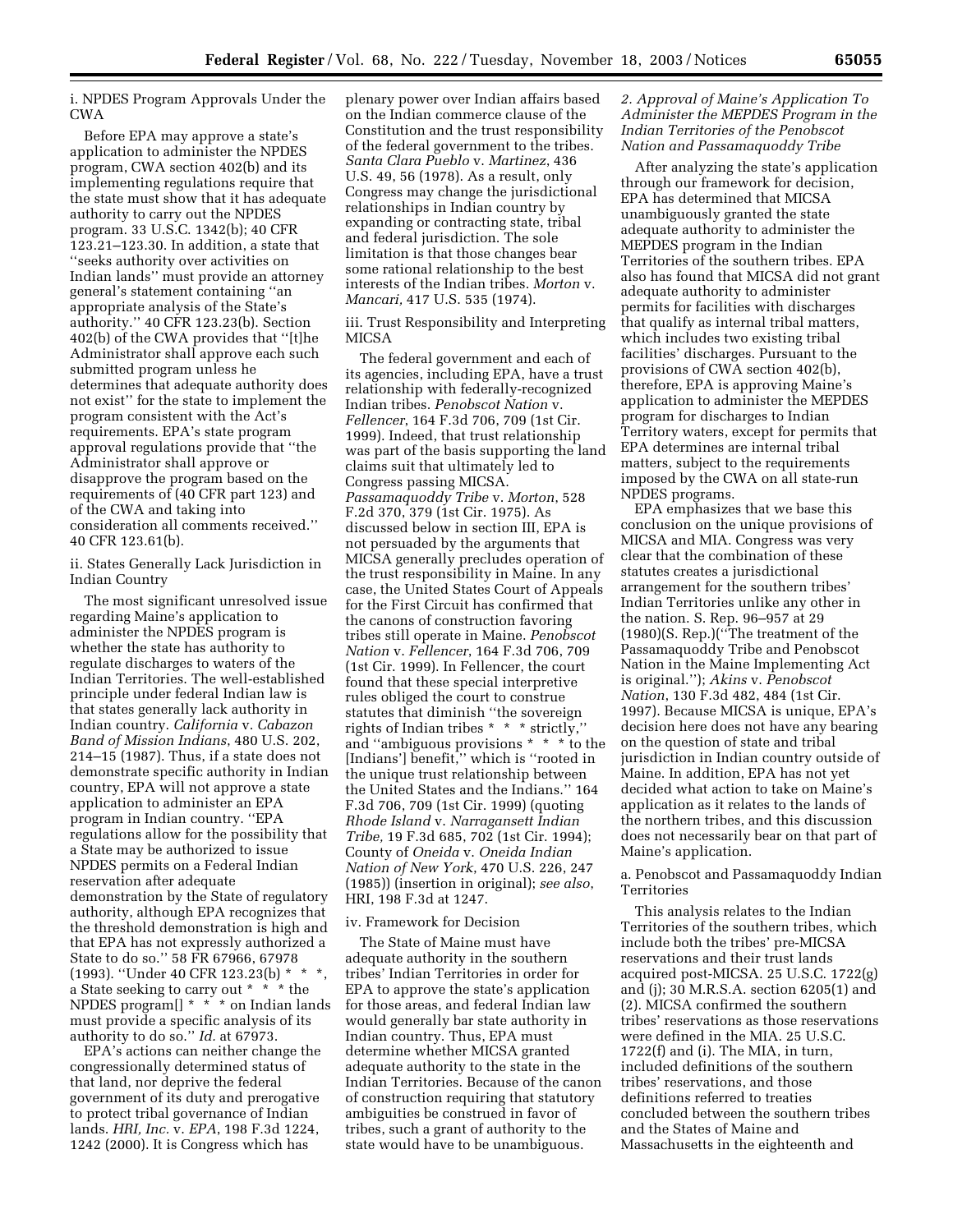nineteenth centuries. 30 M.R.S.A. section 6203(5) and (8). MICSA provides for the southern tribes to acquire lands outside the original reservations and to have the United States take up to 150,000 acres acquired by each southern tribe into trust ''for the benefit of the respective tribe or nation.'' 25 U.S.C. 1724(d).

The geography of the pre-MICSA reservations, which are still the center of the Indian Territories, demonstrates the importance of water quality to the southern tribes. Portions of the Passamaquoddy Pleasant Point Reservation lie along the St. Croix River and the tribe's community at its Indian Township Reservation is housed in immediate proximity to areas flooded by the Grand Falls Dam impoundment. Notwithstanding the dispute discussed below, all parties appear to agree that the Penobscot Nation's reservation includes at least the islands in the main stem of the Penobscot River, which were not sold prior to 1980, starting with Indian Island, and proceeding north approximately 45 miles up to the fork in the river where west and east branches of the river converge. There also appears to be no dispute that the reservation does not include the upland on either side of the Penobscot River's banks. The Penobscot community is housed on Indian Island, completely surrounded by the river. The river also flows through and around the rest of the original reservation. Clearly, the physical setting of the southern tribes in such close proximity to important rivers and waters makes surface water quality very important to them and their riverine culture.

The lands taken into trust for the southern tribes pursuant to MICSA are generally large unfragmented parcels spread across central Maine that are clearly described in modern conveyances recorded with the relevant registry of deeds and the Bureau of Indian Affairs. The boundaries of the original reservations are much less clear, however. There are serious disputes about the precise geographic reach of the southern tribes' reservations under MICSA, some of them arising out of interpretations of the treaties referred to in MIA. EPA specifically invited comment on those disputes when we first extended the comment period on Maine's application. *See* 66 FR 12791, 12793 (February 28, 2001).

The dispute that most directly impacts existing permitted discharges involves how far the Penobscot Reservation in the Penobscot River extends upriver and whether it includes the bed and banks of the river. DOI has concluded that the Penobscot

reservation includes the bed and banks of the Penobscot River. Letter from Edward B. Cohen to John P. DeVillars, September 2, 1997 at 6 (Ad. Rec. section 4–25). According to DOI, the Penobscot River bank separates the reservation the river and islands—from the non-Indian land on either side. Pursuant to DOI's position, facilities located near the bank of the river where the Nation's reservation lies, with discharge pipes into the river, are crossing a boundary into the Nation's reservation. The Penobscot Nation also asserts that its reservation includes not only the main stem of the Penobscot River north of Indian Island, but also the east and west branches up to the headwaters and tributaries. The state maintains that the reservation only includes the islands in the main stem. DOI has not announced a position on this dispute over the branches and tributaries.

The NPDES program applies at the point of discharge, and it is the location of the discharge outfall that generally determines which NPDES permitting authority has jurisdiction to issue permits for discharges from a facility that straddles a jurisdictional boundary, such as the border between two states or between Indian country and non-Indian country areas. All nineteen of the nonmember facilities EPA retained are situated with the bulk of their facilities and operations on non-tribal land and outfall pipes in the Penobscot River, its branches, or tributaries north of Indian Island. According to DOI's announced position on the boundaries of the Penobscot's reservation, at least seven nonmember facilities located outside of the reservation discharge into its waters of the main stem.

EPA acknowledges that the state and other interested parties vigorously dispute DOI's conclusion about these boundaries. EPA emphasizes that we are taking no action to determine the boundaries of the southern tribes' Indian Territories. Today, EPA is approving the state to administer the MEPDES program both inside and outside of the southern tribes' Indian Territories, except permits for facilities with discharges that EPA determines are internal tribal matters. Therefore, EPA need not determine the exact location of those boundaries in this action.

b. Authority To Regulate Discharges to Indian Territory Waters Under MICSA

EPA has concluded that MICSA unambiguously grants Maine adequate regulatory authority to administer the MEPDES permitting program for most of the discharges in the southern tribes' Indian Territories. EPA does not agree with the DOI opinion that the southern

tribes' area of exclusive jurisdiction over internal tribal matters reaches so far as to preclude the state from regulating any discharges to water in the southern tribes' Indian Territories. Rather, the Agency has concluded that the permitting of two existing tribal facilities are internal tribal matters and beyond the reach of Maine's program.

When interpreting the meaning of federal statutes, EPA's first duty is to determine whether Congress has spoken to the issue at hand. *Hughes Aircraft Co.* v. *Jacobson,* 525 U.S. 432, 438 (1999). In the *Chevron* case, the Court used three methods to determine Congress' intent: the plain meaning of the statutory text; reasonable inferences from the structure of the statute; and the legislative history. *Chevron U.S.A. Inc.* v. *Natural Resources Defense Council, Inc.*, 467 U.S. 837, 859–864 (1984); *see also, Passamaquoddy Tribe* v. *Maine*, 75 F.3d 784, 793 (1st Cir. 1996). As EPA applies these methods, we remain mindful that Congressional intent to intrude on tribal sovereignty must be unmistakably clear. *Santa Clara Pueblo* v. *Martinez,* 436 U.S. 49, 59 (1978); *Penobscot Nation* v. *Fellencer,* 164 F.3d 706, 709 (1st Cir. 1999).

## i. Statutory Text of MICSA and MIA

The key provision in MICSA addressing the jurisdictional relationship between the southern tribes and the state defines that relationship by referring to MIA.

The Passamaquoddy Tribe, the Penobscot Nation, and their members, and the land and natural resources owned by, or held in trust for the benefit of the tribe, nation, or their members, shall be subject to the jurisdiction of the State of Maine to the extent and in the manner provided in the Maine Implementing Act and that Act is hereby approved, ratified, and confirmed.

25 U.S.C. 1725(b)(1). In addition, one of the purposes of MICSA is ''to ratify the Maine Implementing Act, which defines the relationship between the State of Maine and the Passamaquoddy Tribe, and the Penobscot Nation.'' 25 U.S.C. 1721(b)(3). The ultimate source of MIA's authority to affect Indian jurisdiction is MICSA, and where the MIA and MICSA conflict, the federal act controls. 25 U.S.C. 1735(a). The two statutes are closely intertwined, and under the U.S. Constitution, only Congress may alter a tribe's jurisdiction; therefore, federal courts have concluded that MIA's interpretation is a matter of federal law. *Akins,* 130 F.3d at 485; *Penobscot Nation* v. *Fellencer,* 164 F.3d 706, 708 (1st Cir. 1999), cert. denied 527 U.S. 1022 (1999).

Section 6206(1) of the MIA sets out the core of the jurisdictional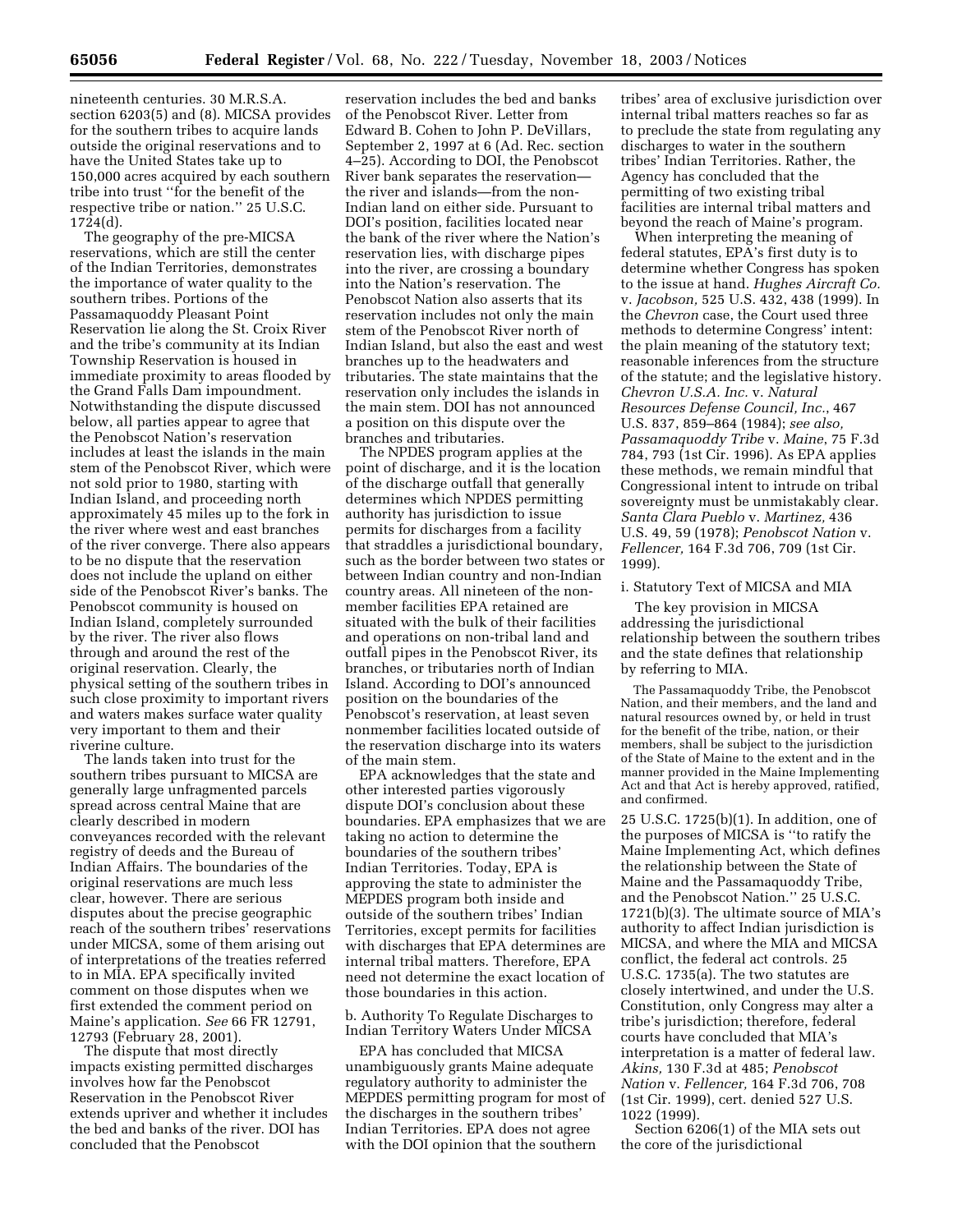relationship between the state and the southern tribes.

[T]he Passamaquoddy Tribe and the Penobscot Nation, within their respective Indian territories, shall have, exercise and enjoy all the rights, privileges, powers and immunities, including, but without limitation, the power to enact ordinances and collect taxes, and shall be subject to all the duties, obligations, liabilities and limitations of a municipality of and subject to the laws of the State, provided, however, that internal tribal matters, including membership in the respective tribe or nation, the right to reside within the respective Indian territories, tribal organization, tribal government, tribal elections and the use or disposition of settlement fund income shall not be subject to regulation by the State.

30 M.R.S.A. section 6206(1). MIA in turn defines ''laws of the State'' to include ''the Constitution and all statutes, rules or regulations and the common law of the State \* \* \*.'' 30 M.R.S.A. section 6203(4). Therefore, the combination of MICSA and MIA makes state regulatory authority applicable to the southern tribes and their Indian Territories, with the very important exception of ''internal tribal matters.''

MICSA and MIA make that state regulatory authority applicable to the water and water rights in the southern tribes' Indian Territories. MICSA provides that the jurisdictional formula in MIA applies to the southern tribes ''and the land and natural resources owned by, or held in trust for the benefit of the tribes, nation, or their members.'' 25 U.S.C. 1725(b)(1). MICSA specifically defines ''land or natural resources'' to include ''water and water rights.'' Id. at section 1722(b). MIA section 6204 generally makes state law applicable to ''any lands or other natural resources'' owned by Indian tribes or held in trust for them. MIA also defines ''land or other natural resources'' to include ''water and water rights.'' 30 M.R.S.A. section 6203(3). When MIA section 6206(1) addresses the southern tribes in particular, it does not refer specifically to the ''land or other natural resources'' of the tribes when it applies state law to the tribes. But MIA section 6204 appears to operate in parallel with the language in MIA section 6206(1) providing that the southern tribes are ''subject to the laws of the State'' in their quasimunicipal status. And section 6204 makes it clear that under MIA this grant of jurisdiction was designed to cover ''natural resources'' defined to include "water and water rights."<sup>5</sup> Moreover, when Congress ratified MIA's

jurisdictional arrangement as to the southern tribes, including section 6206(1), it used a parallel construction in MICSA, making that jurisdictional arrangement applicable to ''natural resources,'' defined to include ''water and water rights.'' 25 U.S.C. 1725(b)(1) and 1722(b). Therefore, MICSA and MIA clearly combine to apply state regulatory authority to the waters of the southern tribes' Indian Territories.

#### ii. Statutory Structure of MICSA

MICSA includes a specific reference to state environmental laws, a provision that prevents the application of generally applicable federal Indian laws and regulations that would otherwise ''affect or preempt the \* \* \* jurisdiction of the State of Maine including, without limitation, laws of the State relating to land use or environmental matters, \* \* \*.'' 25 U.S.C. 1725(h)(emphasis added).<sup>6</sup> This provision operates together with section 1735(b), which prevents subsequently enacted federal Indian statutes from inadvertently affecting or preempting state jurisdiction after the effective date of MICSA. 25 U.S.C. 1735(b).7

The combination of these two subsections, or ''savings clause[s']'' as the First Circuit has labeled them (*Passmaquoddy Tribe,* 75 F.3d at 789), prevents the general body of federal Indian law from unintentionally affecting or displacing MICSA's grant of jurisdiction to the state. The two were the subject of considerable attention and deliberation during the legislative process. S. Rep. at 30–31 and 35; H.R. Rep. 96–1353 at 19–20 and 29 (1980), reprinted in 1980 U.S.C.C.A.N. 3786

7 In its entirety, section 1735(b) reads: The provisions of any Federal law enacted after October 10, 1980, for the benefit of Indians, Indian nations, or tribes or bands of Indians, which would affect or preempt the application of the laws of the State of Maine, including application of the laws of the State to lands owned by or held in trust for Indians, or Indian nations, tribes, or bands of Indians, as provided in this subchapter and the Maine Implementing Act, shall not apply within the State of Maine, unless such provision of such subsequently enacted Federal law is specifically made applicable within the State of Maine.

(H.R. Rep). And in *Passamaquoddy Tribe* v. *Maine,* 75 F.3d 784 (1st Cir. 1996) the court upheld the operation of section 1735(b) when it found that the subsequently-enacted Indian Gaming Regulatory Act does not apply in Maine because Congress did not make it specifically applicable to the state. The court found that ''section 16(b) of the Settlement Act [25 U.S.C. 1735(b)] gave the State a measure of security against future federal incursions upon [its] hard-won gains in settling the tribes' land claims and gaining jurisdiction over the tribes and their lands. 75 F.3d at 787.

EPA agrees with DOI that these provisions, including section 1725(h), do not directly answer the question before us. DOI Op. at 2 n. 2. A provision that shields state authority from generic intrusions by federal law does not control the question of what authority Congress gave the state in the first place. Nevertheless, it is notable that one area of state authority Congress specifically called out in the savings clauses is the "laws of the State relating to  $* * *$ environmental matters.'' This provision supports the conclusion that the original grant of jurisdiction to the state was designed to include some measure of environmental regulation. Otherwise, why would Congress have bothered to protect that area of state authority under section 1725(h)?

## iii. Legislative History of MICSA

MICSA's legislative history also demonstrates that Congress understood state environmental law would apply in the southern tribes' Indian Territories. Indeed, the only passages in the Senate and House Committee reports EPA could find that specifically address environmental regulation under MICSA and MIA show quite explicitly that Congress understood it was making state environmental regulation applicable to the southern tribes' Indian Territories.<sup>8</sup>

The Senate Report discusses the application of state environmental law under section 1725(b)(1), the provision in MICSA that ratified MIA and its

<sup>5</sup>EPA here takes no position on the effect of MIA section 6204 on the northern tribes, other than to note that it is without effect on them absent some corresponding Congressional action in MICSA or another federal statute.

<sup>6</sup> In its entirety, section 1725(h) reads: Except as other wise [sic] provided in this subchapter, the laws and regulations of the United States which are generally applicable to Indians, Indian nations, or tribes or bands of Indians or to lands owned by or held in trust for [them] shall be applicable in the State of Maine, except that no law or regulation of the United States (1) which accords or relates to a special status or right of or to any Indian, Indian nation, tribe or band of Indians, Indian lands, Indian reservations, Indian country, Indian territory or land held in trust for Indians, and also (2) which affects or preempts the civil, criminal, or regulatory jurisdiction of the State of Maine, including, without limitation, laws of the State relating to land use or environmental matters, shall apply within the State.

<sup>8</sup>All sides refer EPA to extensive and conflicting remarks made in the debate of both MICSA and MIA during the federal and state legislative processes. We address those comments in our response to comments document. The focus of our inquiry, however, is not the statements of individual partisans in the debate, but the considered remarks made by the two congressional committees in reports designed to present the collective views of each committee. EPA relies especially on the Senate Report, which the House Report ''accepts as its own'' in part. H.R. Rep. at 20. *Akins* v. *Penobscot Nation,* 130 F.3d 482, 489 (''We look to the Committee Report of the Senate Select Committee on Indian Affairs concerning the Settlement Act.'')(citing *Garcia* v. *United States,* 469 U.S. 70, 76 (1984)).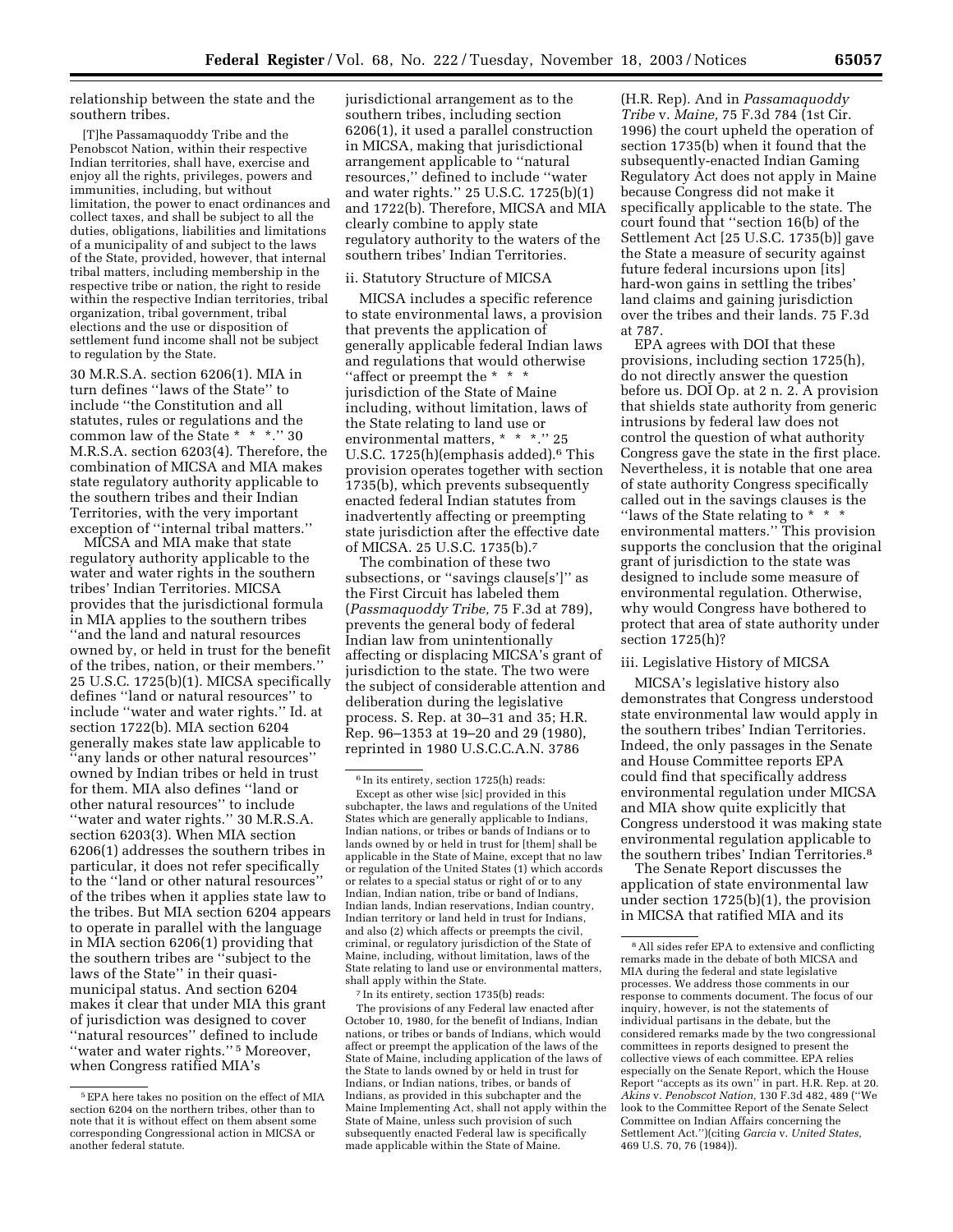jurisdictional provisions for the southern tribes:

State law, including but not limited to laws regulating land use or management, conservation and environmental protection, are fully applicable as provided in this Section and Section 6204 of the Maine Implementing Act. That the regulation of land or natural resources may diminish or restrict maximization of income or value is not considered a financial encumbrance and is not barred from application under this Act.

S. Rep. at 27.

In addition, when explaining the operation of the savings clauses, 25 U.S.C. 1725(h) and 1735(b), discussed in the previous section, the Senate Report provides a specific example of a federal environmental law that would be excluded from operating in Maine Indian Territories to avoid interfering with state environmental law. Although the example in this passage focuses on the provision in the Clean Air Act that allows Indian tribes to reclassify their lands under the prevention of significant deterioration air permitting program, the passage ends by emphasizing that this exclusion would also operate more generally to protect state environmental regulations.

It is also the intent of this subsection, however, to provide that federal laws according special status or rights to Indian [sic] or Indian Tribes would not apply within Maine if they conflict with the general civil, criminal, or regulatory laws or regulations of the State. Thus, for example, although the federal Clean Air Act, 42 U.S.C. 7474, accords special rights to Indian tribes and Indian lands, such rights will not apply in Maine because otherwise they would interfere with State air quality laws which will be applicable to the lands held by or for the benefit of the Maine Tribes. This would also be true of police power laws on such matters as safety, public health, environmental regulations or land use.

S. Rep. at 31; *see also* H.R. Rep. at 29. In addition, this passage makes clear that Congress was not limiting the application of federal Indian law in Maine solely to avoid any interference with state environmental regulation as it applies to lands outside the Indian Territories. The report specifically discusses Congress's intent to protect the application of state air quality laws which will be applicable to land held ''for the benefit of the Maine Tribes.'' Again, this discussion would be pointless if Congress did not specifically intend to make state environmental regulation applicable in the southern tribes' Indian Territories.

## iv. Concurrent Jurisdiction

Several tribal commenters have argued that the southern tribes have concurrent jurisdiction with the state

under MICSA, and this concurrent jurisdiction prevents the state from exercising adequate authority to implement its NPDES program in the Indian Territories. In our consultations, those commenters specifically asked EPA to address the question of concurrent jurisdiction. Indeed, the First Circuit has held that simply because Congress has made state law applicable in Indian country does not mean that Congress has necessarily limited an Indian tribe's inherent sovereignty. In *State of R.I.* v. *Narragansett Indian Tribe,* 19 F.3d 685 (1st Cir. 1994), cert. denied 513 U.S. 919 (1994), the court reviewed the effect of the Rhode Island Indian Claims Settlement Act (25 U.S.C. 1701–1716) and the Indian Gaming Regulatory Act on the Narragansett Tribe. In language very similar to MICSA section 1725(b) and MIA section 6204, the Rhode Island settlement act provides that the tribe's ''settlement lands shall be subject to the civil and criminal laws and jurisdiction of the State of Rhode Island.'' 25 U.S.C. 1708. In analyzing the effect of this language, the court concluded:

[T]he mere fact that the [Rhode Island] Settlement Act cedes power to the state does not necessarily mean, as Rhode Island suggests, that the Tribe lacks similar power and, thus, lacks ''jurisdiction'' over the settlement lands. Although the grant of jurisdictional power to the state in the Settlement Act is valid and rather broad,. we do not believe that it is exclusive. To the contrary, we rule that the Tribe retains concurrent jurisdiction over the settlement lands and that such concurrent jurisdiction is sufficient to satisfy the corresponding precondition to applicability of the Gaming Act.

*Narragansett,* 19 F.3d at 701. In a subsequent dispute over the law applicable to construction of a tribal housing complex, the District Court sorted through the overlapping authorities of state and tribal concurrent jurisdiction using a preemption analysis, generally finding that state law was preempted, with the one exception of the state's coastal resources management plan. *Narragansett Ind. Tribe of RI* v. *Narragansett Elec.,* 878 F.Supp. 349, 361–66 (D.R.I. 1995), rev'd on other grounds 89 F.3d 908 (1996). The District Court specifically found the state regulations to implement the CWA were preempted. 878 F.Supp. at 362; *see also Narragansett,* 19 F.3d at 703. Therefore, it is important to assess whether MICSA allows the southern tribes to assert concurrent jurisdiction that might preempt the laws of the state.

Notably, the First Circuit in the *Narragansett* case briefly compared the Rhode Island settlement act with

MICSA. The court intended to highlight the extent to which Congress had not impaired the Narragansetts' sovereignty in Rhode Island:

Comparative analysis is also instructive. We think it is sensible to compare the jurisdictional grant embedded in the [Rhode Island] Settlement Act with the jurisdictional grants encased in two other Indian claims settlement acts that were to some extent modeled after the Settlement Act. Both of the latter pieces of legislation—one involving Massachusetts, one involving Maine contain grants of jurisdiction parallel to section 1708, expressed in similar language. *See* . . . 25 U.S.C. 1725 (1988). Yet both acts also contain corresponding limits on Indian jurisdiction, conspicuously absent from the Settlement Act. *See* . . . 25 U.S.C. 1725(f). By placing state limits on the retained jurisdiction of the affected tribes, these newer acts imply that the unadorned grant of jurisdiction to a state . . . does not in and of itself imply exclusivity.

Id. at 702. The cross reference to MICSA is to a section specifically addressing the southern tribes' concurrent jurisdiction:

The Passamaquoddy Tribe and the Penobscot Nation are hereby authorized to exercise jurisdiction, separate and distinct from the civil and criminal jurisdiction of the State of Maine, *to the extent authorized by the Maine Implementing Act,* and any subsequent amendments thereto.

25 U.S.C. 1725(f) (emphasis added). While MICSA specifically reserves the southern tribes's exclusive jurisdiction over Indian child custody proceedings (25 U.S.C. 1727(a)), Congress provided in section 1725(f) that MIA generally defines the extent of the southern tribes' jurisdiction. Section 6206(1) of MIA defines the scope of the general powers of the southern tribes as generally the same as those of municipalities in Maine. In matters where MIA accords the southern tribes a status similar to Maine municipalities, they enjoy considerable homerule authority. See *International Paper Co.* v. *Town of Jay,* 665 A.2d 998 (Me. 1995); *Central Maine Power* v. *Town of Lebanon,* 571 A.2d 1189 (Me. 1990). But that authority is ultimately subject to definition and preemption by the state. *Midcoast Disposal* v. *Town of Union,* 537 A.2d 1149 (Me. 1988). In the case of Maine's MEPDES program, the state has not delegated to municipalities the authority to issue permits that would implement the NPDES program under the CWA. Therefore, EPA sees no basis under MIA for finding that the southern tribes' concurrent jurisdiction could exclude or preempt state regulation of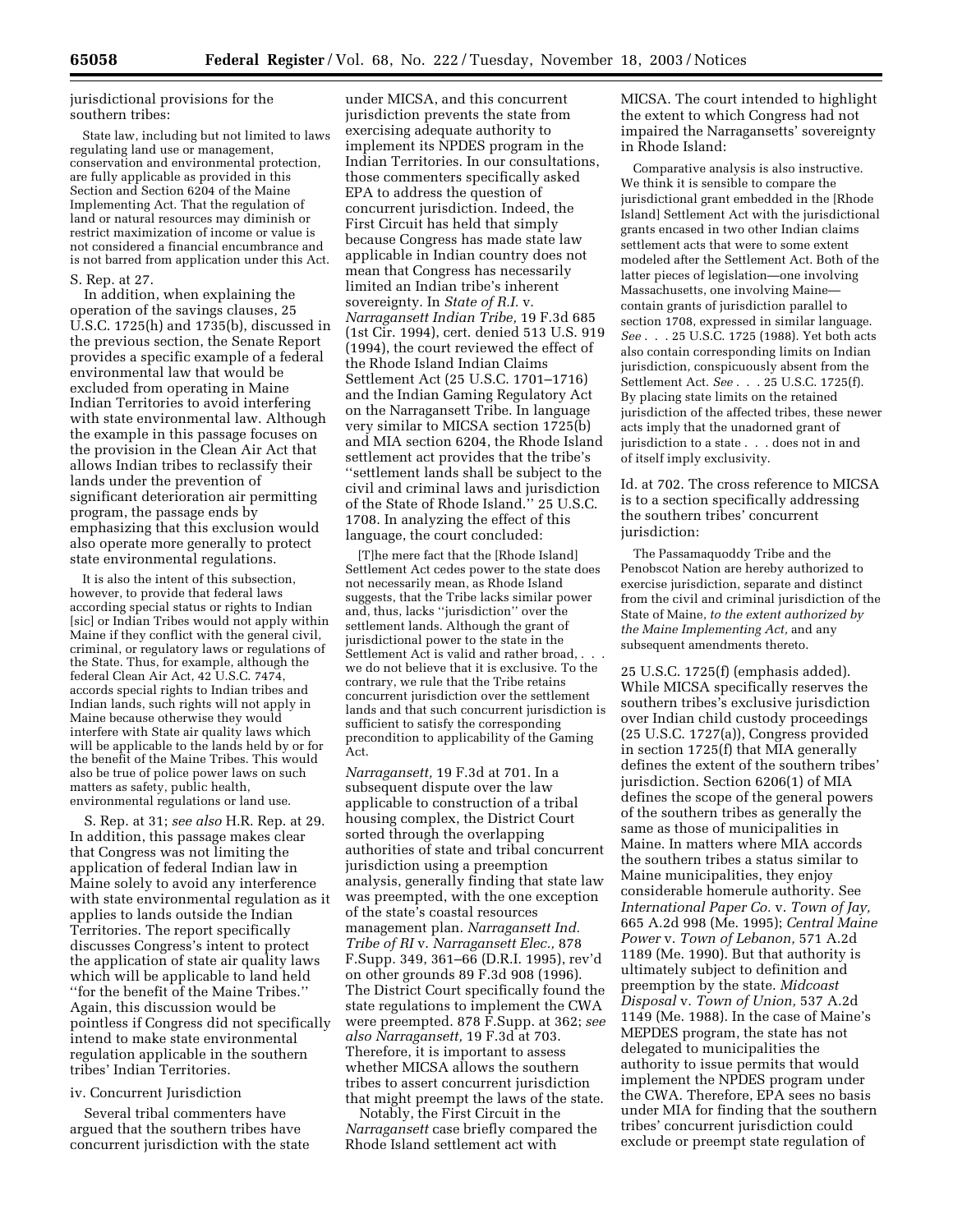discharges to waters in the Indian Territories.9

#### v. Conclusion

In sum, the text, structure, and legislative history of MICSA each indicate that Congress clearly granted the state authority to regulate the environment in the Indian Territories of the southern tribes, and read in combination they make this conclusion unambiguous. Where there is no ambiguity in Congress' intent, EPA may not apply the interpretive canon favoring Indian tribes. *See Passamaquoddy,* 75 F.3d at 793 (''If ambiguity does not loom, the occasion for preferential interpretation never arises.'') This grant of authority is adequate to support the state's application to administer the MEPDES program in the Indian Territories of the southern tribes. As discussed below, EPA must also consider that MICSA limited that grant by reserving exclusive jurisdiction over internal tribal matters to the southern tribes, but we have determined that this exception to the state's authority currently only excludes two tribal facilities from the Maine's MEPDES program.

c. The Scope of the Tribes' Authority Over Internal Tribal Matters

The DOI opinion that EPA requested and the parallel comments from the southern tribes make persuasive arguments about the importance of the internal tribal matters exception and about Congress's purpose to preserve the southern tribes' culture and protect them as sovereign entities. EPA agrees with DOI and the tribes about the importance to the tribes of the internal tribal matters exception, and that we must analyze the scope of MICSA's

internal tribal matters exception to fully understand the extent of the broad grant of authority to the state. To that extent, EPA is essentially adopting DOI's legal analysis of the basic structure of MICSA.

EPA does not agree, however, with DOI's assessment of the scope of the matters reserved to exclusive tribal jurisdiction under the internal tribal matters exception. DOI and the tribes concluded that the exclusion of internal tribal matters from state regulation prevents Maine from regulating the environment, at least for the purposes of implementing its MEPDES permitting program in the southern tribes' Indian Territories. When EPA takes DOI's legal analysis of the structure of MICSA and applies it to the facts we have in Maine, we believe that DOI has misunderstood what Congress intended in MICSA and the practical impacts of implementing an NPDES program. EPA does not disagree with DOI lightly, because the Department is the federal government's expert agency on Indian law and is charged with administering MICSA. The Supreme Court has made it clear that an advisory legal opinion such as DOI's May 16, 2000 letter is owed respect to the extent it is persuasive. *United States* v. *Mead Corp.*, 533 U.S. 218, 121 S.Ct. 2164, 2175–76 (2001); *Christensen* v. *Harris County*, 529 U.S. 576, 587 (2000); and *AIAM* v. *Mass. DEP,* 208 F.3d 1, 6 (1st Cir. 2000).

Nevertheless, this matter requires us to analyze how MICSA's jurisdictional formulation applies to implementing the NPDES program. As the agency Congress has delegated to implement the CWA and the NPDES program nationwide, EPA has particular expertise in administering NPDES programs. The Agency takes issue with some points in DOI's opinion that are purely legal in nature. On these points, EPA has had the benefit of reviewing a fully developed administrative record presenting the legal arguments and relevant information submitted from all sides of this dispute. In addition, part of our disagreement with the Department's analysis turns on our understanding of the effects of NPDES permitting in these areas. Our experience in assessing the impacts of NPDES permitting on the regulated community and the public particularly qualifies EPA to apply DOI's legal principles to these difficult facts.

The factual scenario we confront directly implicates the conduct of nonmembers and the core of the southern tribes interest in protecting their environment. Assuming DOI is correct that the Penobscot reservation reaches bank to bank in the Penobscot River, any facility located near the bank of that river that needs to discharge into the river crosses a boundary into Indian Territory. The land-based portion of the facility's operations would not be in the Nation's reservation and would clearly be subject to state jurisdiction. But this part of Maine is not extensively served by sewage systems that could allow a facility to avoid direct discharges into the Penobscot River. So in the event a facility needs to discharge into the Penobscot River above Indian Island, its discharge would be into the Penobscot Nation's reservation as defined by DOI. These facts present a clear tension between the interest of the Nation in the environmental quality of its Indian Territory and the interest of the state in applying its discharge permitting program statewide. We believe the Agency's understanding of the CWA in general and the NPDES program in particular makes an important contribution when weighing these interests, and that we are in a position to refine DOI's analysis.

i. MICSA and Strengthening the Sovereignty of the Maine Tribes

Early in their analyses, the tribes and DOI examine the theme in MICSA's legislative history that Congress was strengthening the sovereignty of the Maine tribes by passing MICSA and ratifying MIA. For example the Senate Report concludes that ''rather than destroying the sovereignty of the tribes, by recognizing their power to control their internal affairs \* \* \* *the settlement strengthens the sovereignty of the Maine Tribes.''* DOI Op. at 6–7, quoting S. Rep at 14 (DOI's emphasis). DOI's opinion then looks to the legal status of the southern tribes immediately prior to passage of MICSA. The opinion argues that in *Bottomly* v. *Passamaquoddy Tribe*, 599 F.2d 1061, 1065–66, the First Circuit held in 1979 that the southern tribes were in essentially the same position as Indian tribes across the nation, with ''inherent powers of a limited sovereignty'' to regulate their own affairs. DOI Op. at 7; see also *Joint Tribal Council of the Passamaquoddy Tribe* v. *Morton*, 528 F.2d 370, 378–80 (1st Cir. 1975). Accordingly, DOI infers that if Congress were indeed strengthening the sovereignty of the Maine tribes in comparison with their legal status immediately prior to 1980, MICSA must accord the southern tribes at least as much authority to regulate their own environment as Indian tribes outside Maine enjoy.

EPA agrees that the southern tribes had won important victories in court, and their legal status prior to MICSA as a matter of federal Indian law may well

<sup>9</sup>Several sections of MIA reserve specific matters for exclusive tribal jurisdiction. See 30 M.R.S.A. sections 6206(3) (exclusive tribal jurisdiction over violations of tribal ordinances by tribal members within Indian Territory), 6207(1) (exclusive tribal authority to regulate hunting, trapping or other taking of wildlife, and taking of fish on ponds under ten acres within Indian Territory), 6209–A(1) and 6209–B(1) (exclusive tribal court jurisdiction over certain misdemeanors and small claims by and against tribal members, Indian child custody proceedings, and domestic relations matters between tribal members residing on the reservation), and 6210(1) (exclusive authority of tribal law enforcement officers to enforce laws within the exclusive regulatory or adjudicatory jurisdiction of the tribes). None of these specific categories of the southern tribes' exclusive jurisdiction would preempt sufficient state authority to prevent Maine's MEPDES program from operating in the southern tribes' Indian Territories. In addition to giving the southern tribes the powers and limitations of municipalities under Maine law, section 6206(1) also carves out the broadest exception to state authority, ''internal tribal matters,'' that is discussed in the next section of this notice.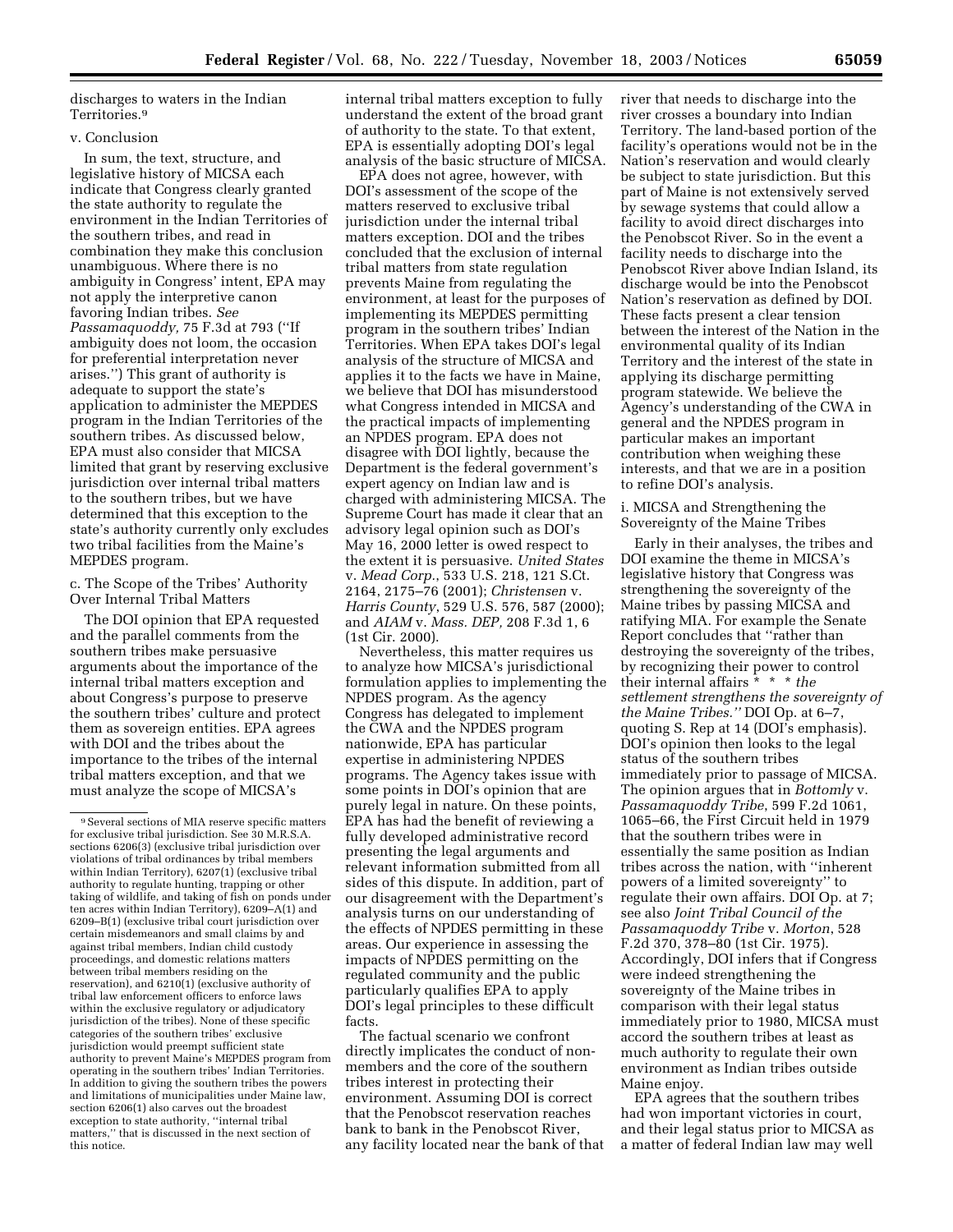have been essentially that of other tribes nationwide, but that conclusion was far from settled law. The *Bottomly* court found that Congress had never acted to deprive the Passamaquoddy Tribe of its sovereign immunity. 599 F.2d 1061. The Supreme Judicial Court of Maine in *State of Maine* v. *Dana* found that the trial court had erred in not conducting fact-finding to determine if the site of a crime had retained its aboriginal character and was therefore under the exclusive criminal jurisdiction of the federal government. 404 A.2d 551 (1979). While both courts found that the Passamaquoddy Tribe retained a limited sovereignty and the *Dana* court strongly intimated that the area where the crime took place qualified as Indian country, 404 A.2d at 563, neither court ruled on the subject of the state's and tribes' respective jurisdictions over the reservation, and neither case involved the Penobscot Nation. It thus makes sense that Congress viewed MICSA as a settlement of the parties' positions in litigation that were not yet finally resolved.

Both of the congressional committee reports for MICSA make it clear that Congress understood it was acting against the backdrop of Maine's position that the southern tribes were essentially wards of the state. Based on this assertion, the state claimed the authority to regulate virtually all aspects of the southern tribes' existence, with little to distinguish the tribes from any other voluntary association of state citizens. ''Prior to the settlement, the State passed laws governing the internal affairs of the Passamaquoddy Tribe and the Penobscot Nation, and claimed the power to change these laws or even terminate these tribes.'' S. Rep. at 14; *see also* H.R. Rep. at 14. When Congress preserved a subset of the southern tribes' inherent sovereignty from state regulation by carving out ''internal tribal matters'' from the grant of state jurisdiction, it was strengthening the southern tribes sovereignty in comparison with the federal government's nearly complete abandonment of the tribes' inherent sovereignty up to that point. See *Joint Tribal Council,* 528 F.2d at 375 (in which the U.S. Secretary of the Interior argued that the United States had no trust relationship with the Passamaquoddy Tribe). The language that surrounds DOI's quotation from the Senate Report confirms this conclusion:

While the settlement represents a compromise in which state authority is extended over Indian territory to the extent provided in the Maine Implementing Act, in keeping with these decisions [recognizing the federal status of Maine tribes] the settlement

provides that henceforth the tribes will be free from state interference in the exercise of their internal affairs. Thus, rather than destroying the sovereignty of the tribes, by recognizing their power to control their internal affairs and by withdrawing the power which Maine previously claimed to interfere in such matters, the settlement strengthens the sovereignty of the Maine Tribes.

## S. Rep. at 14; H.R. Rep. at 15.

Therefore, EPA does not believe that the reference to strengthening tribal sovereignty in the legislative history indicates that Congress meant ''internal tribal matters'' to act as a codification of either the full scope of inherent sovereignty retained by most Indian tribes or the core governmental powers of other tribes. Rather, Congress clearly intended internal tribal matters to be a more narrow reservation of a subset of tribal authority that was unique in scope from those powers retained by other tribes.

ii. Statutory Analysis and Internal Tribal **Matters** 

The southern tribes and DOI are clearly correct that Maine is prevented from regulating internal tribal matters. This term is not exhaustively defined in either MIA, where it appears, or in MICSA, which simply ratifies its appearance in MIA. 30 M.R.S.A. section 6206(1); 25 U.S.C. 1725(b)(1). Rather, MIA simply provides a list of examples illustrating internal tribal matters, and the First Circuit has twice held that this list is not exclusive. *Akins,* 130 F.3d at 486; *Fellencer,* 164 F.3d at 709. But EPA is unable to conclude that this exception extends generally to reserve regulation of discharges to Indian Territory waters from the grant of state authority under MICSA.

DOI's statutory analysis focuses on two of the examples of internal tribal matters in MIA: ''the right to reside within the respective Indian territories'' and ''tribal government.'' The tribes and DOI assess how federal courts and EPA have interpreted similar attributes of tribal sovereignty as they operate generally under federal Indian law outside the context of MICSA. Under DOI's interpretation, the internal tribal matters exception would swallow the rule. The greatest weakness of DOI's argument that internal tribal matters includes ''regulation of water quality including point-source discharges,'' DOI Op. at 18, is that it largely fails to reconcile that conclusion with the grant of authority to the state to regulate the environment in the southern tribes' Indian Territories, as reflected in text, structure, and legislative history of

MICSA and MIA outlined in the previous section.

DOI's interpretation of these statutory examples renders the concept of internal tribal matters virtually indistinguishable from the ''inherent powers of a limited sovereign'' that tribes generally have outside of Maine. But as the *Akins* court concluded, one cannot equate internal tribal matters under MICSA with customary concepts of internal matters or internal affairs under federal Indian law:

While defining what constitutes an internal matter controlled by Indian tribes is hardly novel in Native American law, it is novel in this context. The relations between Maine and the Penobscot Nation are not governed by all of the usual laws governing such relationships, but by two unique laws, one Maine and one federal, approving a settlement.

130 F.3d at 483. Therefore, EPA concludes that the simple reference to the general federal Indian law defining the traditional concepts of tribal government and tribal control over access to their lands cannot provide the complete answer to this question that DOI finds. DOI Op. at 12.10

Although the examples of internal tribal matters in MIA do not completely describe the scope of the exceptions to the state's regulatory authority, it might well be possible for an environmental regulatory program, or elements of it, to operate in a manner that its effects on non-members are limited enough or that the tribal interest is so great that it qualifies as an internal tribal matter. Indeed, for two existing tribal facilities in the southern tribes' Indian Territories, EPA has determined that regulating their water discharges is an internal tribal matter, as described below. But EPA concludes that regulating discharges that would have substantial effects on non-members is not so confined that it qualifies as an internal tribal matter.

iii. Judicial Guidance on Internal Tribal Matters: The *Akins* and *Fellencer* Cases

Independent of DOI, EPA has reviewed the two federal Court of Appeals decisions that depended on the scope of internal tribal matters, *Akins* v. *Penobscot Nation,* 130 F.3d 482 (1st Cir.

<sup>10</sup>That is not to say that the internal tribal matters examples of tribal government and the right to reside are rendered meaningless. EPA notes that the tribes may decide who may live in their Indian Territories and how to conduct the affairs of their governments without the ability to regulate nonmember discharges to waters of Indian Territory by facilities located outside of Indian Territory. *See e.g. Great Northern Paper, Inc.* v. *Penobscot Nation,* 770 A.2d 574, 590–91 (Me. 2001)(southern tribes control access to the internal deliberations of their tribal governments).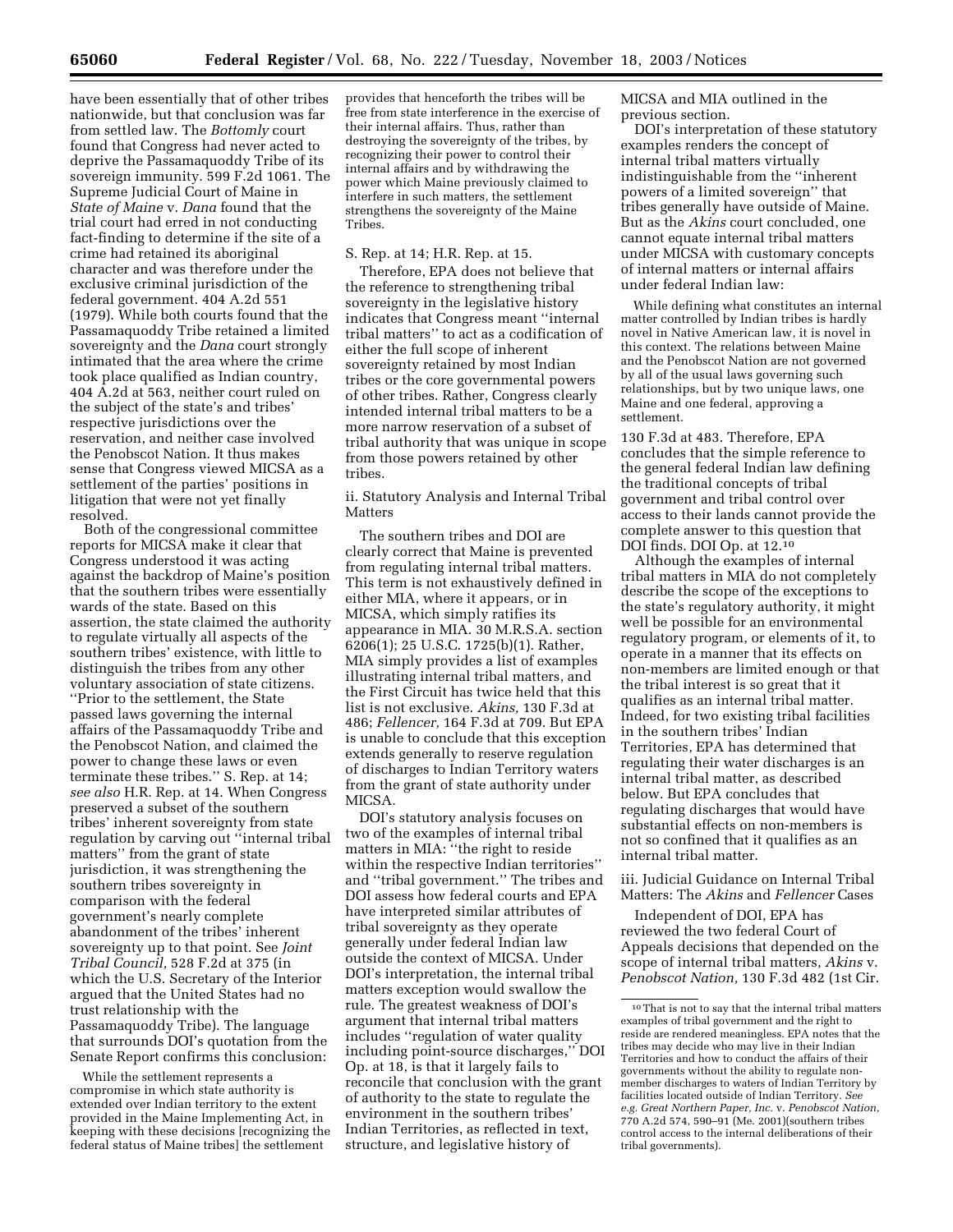1997), and *Penobscot Nation* v. *Fellencer,* 164 F.3d 706 (1st Cir. 1999). Those opinions presented factors the court used to assess whether an activity is an internal tribal matter. Although the Penobscot Nation won both of these cases when the court found that the activity involved was an internal tribal matter, EPA believes that the analysis in these opinions actually confirms the Agency's finding that regulating the discharges to Indian Territory waters by non-member facilities is not an internal tribal matter.

*Akins* is the most relevant case, because it involved a dispute over natural resources management, specifically the Nation's right to license the cutting of timber on its Indian Territory. Indeed, it is notable that *Akins* involves ''timber and timber rights,'' which is listed as a subject matter of state regulation in Indian Territory under MIA's definition of natural resources. 30 M.R.S.A. section 6203(3). The Nation had adopted a requirement that only tribal members who were also residents of Maine could receive permits to cut the Nation's timber, or ''stumpage permits.'' Akins had recently moved to Alabama, and he was the only tribal member deprived of a license by the new residency requirement. Akins made claims for deprivation of rights under Maine law and under section 1983 of the Civil Rights Act, which requires that the alleged misconduct have taken place ''under color of state law.'' *Akins,* 130 F.3d at 483–84. If the dispute over the stumpage permit was an internal tribal matter, then it would not arise under state law, and the tribal courts would have exclusive jurisdiction over Akins's claims. *Id.* at 485.

Superficially, *Akins* may appear to stand for the principle that a tribe using permits to manage its natural resources is an internal tribal matter, but the facts of the case and the court's analysis are considerably more narrow. There was no allegation before the court that the Nation's timber licensing program was at any variance with otherwise applicable state environmental or land use regulations: ''\* \* \* the Implementing Act, section 6204, makes state laws regulating land use or management, conservation and environmental protection applicable to tribal lands. The absence of an assertion that any such laws are involved here is telling.'' Id. at 488. Moreover, the court was at pains to point out that the dispute did not implicate state law or any interest other than a dispute between tribal members:

This is not a dispute between Maine and the Nation over the attempted enforcement of Maine's laws. \* \* \* This is not an instance of the potential conflict or coincidence of Maine law and federal statutory law. This is not even a situation of substantive rights regarding stumpage permits granted to persons by statute, state or federal. This is instead a question of allocation of jurisdiction among different fora and allocation of substantive law to a dispute between tribal members where neither the Congress nor the Maine Legislature has expressed a particular interest.

*Akins,* 130 F.3d at 487–88. When EPA applies the court's discussion of its analytical factors to the facts that confront us in this situation, we conclude that the analysis in *Akins* strongly confirms our finding that regulation of the non-member discharges to Indian Territory waters is not an internal tribal matter.

The facts of the *Fellencer* case do not bear as directly on water quality regulation, but the court's analysis further illustrates its approach to defining internal tribal matters. The Penobscot Nation fired Fellencer, a non-Indian community nurse who worked for the Nation. After discharging her, Fellencer alleged that the Nation posted an opening for a community nurse with an express preference for Indian applicants. Fellencer sought to enforce state law prohibiting employment discrimination based on race or national origin. *Fellencer,* 164 F.3d at 707. If the Nation's decision to terminate Fellencer's employment was an internal tribal matter, she had no claim under state law. As discussed below, applying the *Fellencer* court's analysis of its factors to the facts in this case supports EPA's view that regulation of the nonmember discharges to Indian Territory waters is not an internal tribal matter.

EPA has carefully analyzed the court's factor test as it applies to the MEPDES program generally as follows:

*Effects on tribal members and nonmembers:* "First, and foremost" in the *Akins* court's analysis, the stumpage ''policy purports to regulate only members of the tribe, as only tribal members may even apply for permits. The interests of non-members are not at issue.'' *Akins*, 130 F.3d at 486. The court added:

Of great significance is that this is an intratribal dispute. It involves only members of the tribe, and not actions by the Nation addressed to non-members. The tribe's treatment of its members, particularly as to commercial interests, is not of central concern to either Maine or federal law. \* *Id*. at 488.

By contrast, there are currently seven facilities owned and operated by nonmembers, whose operations are located

on non-Indian lands, with discharges into the main stem of the Penobscot River above Indian Island. Of these seven facilities, three are publicly owned treatment works (POTWs) for municipalities, and one is among the region's largest employers. 66 FR at 12795, App.1. Decisions about the terms under which these facilities can discharge into the Penobscot River implicate the interests of the citizens of these towns and employees of these facilities, easily thousands of people, most of whom are non-members.11 If the Penobscot Nation is correct about the boundaries of its reservation, the number of non-tribal facilities discharging into the Nation's reservation with operations outside the reservation rises to 19, including at least one other major employer. *Ibid*. If the *Akins* court's ''foremost'' concern was impacts on non-members, the potential for impacts on a substantial number of nonmembers weighs heavily against finding the regulation of the discharges from these facilities to be an internal tribal matter.

*Fellencer* did involve one nonmember. DOI's opinion notes how the court weighed her interests against those of the Nation, ultimately favoring the Nation's need to control its own employment policies. The court contrasted the limited impact on one non-member with the facts in the *Stilphen* case, where the Maine Supreme Judicial Court found that the regulation of ''beano'' games was not an internal tribal matter. *Penobscot Nation* v. *Stilphen*, 461 A.2d 478 (Me. 1983). In *Stilphen* "[t]he "beano" games \* \* were designed to ''draw many hundreds of players to the Penobscot reservation from all over Maine and beyond.' '' *Fellencer*, 164 F.3d at 710, quoting *Stilphen*, 461 A.2d at 480. Thus, in the *Fellencer* court's analysis, the suggestion appears to be that impacting one non-member can be an internal tribal matter, but impacting hundreds may not be. EPA believes that the regulation of water discharges, where

 $^{\rm 11}\!$  It is difficult to assess the exact number of nonmembers affected, but relatively easy to gauge the order of magnitude. The populations of the three towns with POTWs discharging into the main stem, Lincoln, Mattawamkeag, and Howland, were 5,587, 830, and 1,435, respectively, in 1994, the most recent census estimate available when Maine submitted its application. The most recent 2000 census figures indicate the towns' populations were 5,221, 825, and 1,362, respectively. Not all these residents are necessarily tied into the POTW, and not all POTW hook-ups correspond directly to use by one or more members of the public. But the "user" records for these POTW facilities provide some sense of scale. The Lincoln POTW had approximately 4,200 users, Mattawamkeag had approximately 295, and Howland had approximately 623 as of 2000.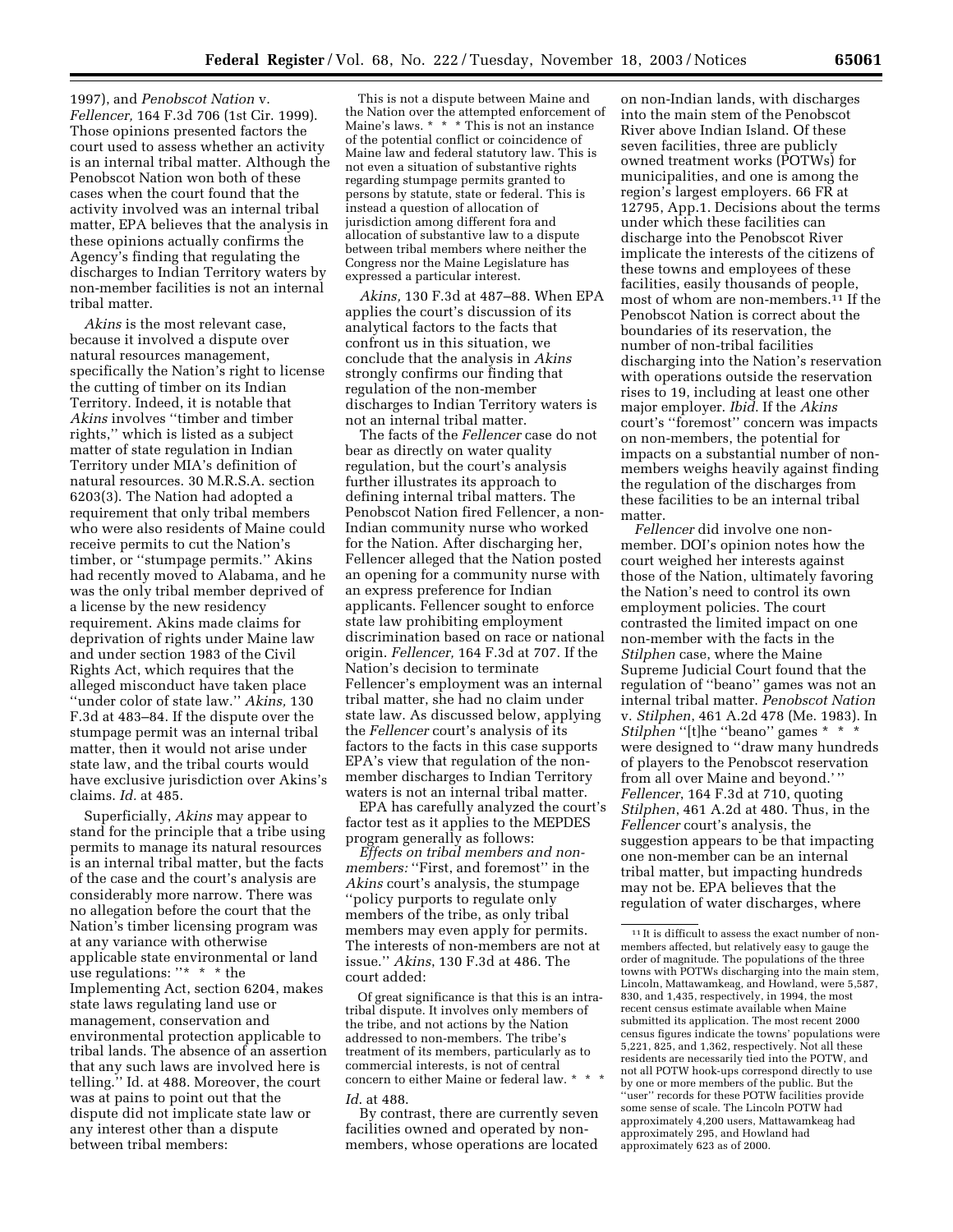thousands of non-members might be potentially affected, falls well beyond the scope of the *Fellencer* court's delineation of internal tribal matters. Even if EPA only considers the direct effects, the group of non-member facilities is much larger than the single person affected by the tribal decision in *Fellencer*.

Moreover, the *Fellencer* court simplified its analysis of this factor by discounting the interests of the one nonmember affected. In a telling footnote to its conclusion that the Nation's ''employment decision has its immediate effect on only one non-tribal member,'' the court makes a cross reference to another of its analytical factors—the ''interest of the State of Maine.'' *Id.* at 710 n. 1. As we discuss in more detail below, the state specifically declined to assert an interest in applying its nondiscrimination laws to protect Ms. Fellencer, which appears to have made it easier for the court to find that the Nation's interests outweighed hers. Where the state adamantly asserts its interest in regulating these dischargers, however, EPA cannot discount the interests of the non-members in the same way.

*Use of tribal lands and natural resources:* The *Akins* court next found that the stumpage dispute involved ''the commercial use of lands acquired by the Nation with the federal funds it received for this purpose as part of the settlement agreement.'' 130 F.3d at 486. While MICSA in section 1725(b)(1) subjects the southern tribes' ''natural resources,'' including ''timber and timber rights,'' 25 U.S.C. 1722(b), to state jurisdiction ''to the extent and in the manner provided in [MIA],'' the court emphasized that the Act in section 1724(h) also provides that ''natural resources'' shall be managed in accordance with a selfdetermination contract with the Secretary of the Interior. Therefore, the court concluded that timber rights ''involve[] the regulation and conservation of natural resources belonging to the tribe.'' *Id*. at 488.

EPA does not agree with DOI that this factor weighs ''*completely* in favor of finding this activity to be an internal tribal matter.'' DOI Op. at 13 (emphasis added). The Penobscot and St. Croix Rivers are the waters that have been the focus of the dispute over the state's asserted authority to regulate discharges to Indian Territory waters. Depending on how one defines the boundaries of the Nation's reservation, these rivers originate in, or flow over, around, or through the southern tribes' Indian Territories, or possibly all four, but they also flow through the state. This stands

in contrast to *Akins* that concerned trees, which are stationary and clearly the property of the Penobscot Nation.

EPA recognizes that regulation of discharges into these rivers is vitally important to the southern tribes, but unlike the court's assessment of the timber interests at stake in *Akins*, water quality in these rivers is also vitally important to the state and its non-tribal member citizens. Along the stretch of the Penobscot River's main stem that appears to be at the heart of the Nation's reservation as determined by DOI, the river is a critical environmental resource for both the Nation, many of whose members live on Indian Island surrounded by the river, and the nonmembers who live or work on either side of the river's banks. Unlike the trees in *Akins*, these rivers are a shared resource for tribal members and nonmembers alike. The fourth factor in the *Akins* test, discussed further below, requires EPA to acknowledge the state's interest in a natural resource in the southern tribes' Indian Territories, at least in this case where the use and enjoyment of that natural resource has such obvious impacts outside the tribes' Indian Territories.

*Tribal control over their natural resources:* The *Akins* court's third factor appears to be an outgrowth of the second factor discussed above: ''The control of the [stumpage] permitting process operates as a control over the growth, health, and reaping of that resource.'' 130 F.3d at 487. It is notable that the court introduced its detailed discussion of this factor with the following caveat: ''Third, the subject matter, involving tribal lands, appears to have no impact on Maine's environmental or other interests.'' *Id.* at 488. And, as quoted above, the court goes on to observe that MIA section 6204 makes state laws regulating environmental protection applicable to tribal lands. Again, EPA agrees with DOI that the southern tribes have pressing environmental concerns over water quality within their Indian Territories. But the weight of those concerns is not sufficient basis to oust the state from the grant of authority Congress made in MICSA.

*Interest of the State of Maine:* The fourth *Akins* factor is whether the state has an interest in regulating the subject matter. Although the State of Maine and its municipalities regulate forestry, the *Akins* court made short work of this factor: ''The [stumpage] policy, at least on its face, does not implicate or impair any interest of the state of Maine.'' *Id.* at 487. Maine was not a party to the *Akins* case, nor the *Fellencer* case. In *Fellencer*, the court assessed the state's

interest at greater length, noting that ''Maine has a strong interest in protecting all employees against discrimination. \* \* \*'' *Fellencer*, 164 F. 3d at 710. The court went on to summarize its understanding of how this factor applied in both cases:

In this case, however, the State is not attempting to apply its laws to the Nation's employment decision. To the contrary, the Maine Attorney General ruled long before this case that ''the employment decisions of the Penobscot Nation, when acting in its capacity as a tribal governmental employer, are not subject to regulation by the state[.]'' \* \* \* Maine did not intervene to argue the contrary. In *Akins* we found this posture significant. Even though Akins alleged violations of Maine law, we noted that there was ''*not a dispute between Maine and the Nation* over the attempted enforcement of Maine's laws.'' \* \* \* The state disavows the very ''state interest'' that Fellencer seeks to invoke in support of her private cause of action.

*Id.* at 710–11 (emphasis in original). And as noted above, the absence of state interest in protecting Fellencer appears to have played a role in the court's assessment of the limited impact its holding had on non-members.

The state's expression of interest in this case is different in degree and kind from the facts in either *Akins* or *Fellencer.* Water quality regulation plays a critical role in how the state promotes the interests of environmental quality and economic development when deciding how to use and protect these major rivers. By its very application to EPA to administer the program, the state is asserting its interest in issuing discharge permits for these waters. EPA has on its record vigorous assertions of the state's interest from virtually every level of state government, including municipal officials, the Commissioner of the Department of Environmental Protection, the Maine Attorney General, and the Governor. In addition, each member of Maine's congressional delegation and several groups and businesses representing the interests of dischargers in the affected area submitted comments supporting the state's application. Further, the Maine legislature has retained direct control over many specific discharge permit requirements, implementing them through statute, rather than delegating most or all of the detailed decisions to the state's Department of Environmental Protection, as is the practice in most other states.12 Finally, Maine has statutes that specifically address surface water quality classifications for stretches of rivers that may lie in the

<sup>12</sup>*See e.g.*, 38 M.R.S.A. sections 414–A, B, and C, 417, 419, 419–A, and 420.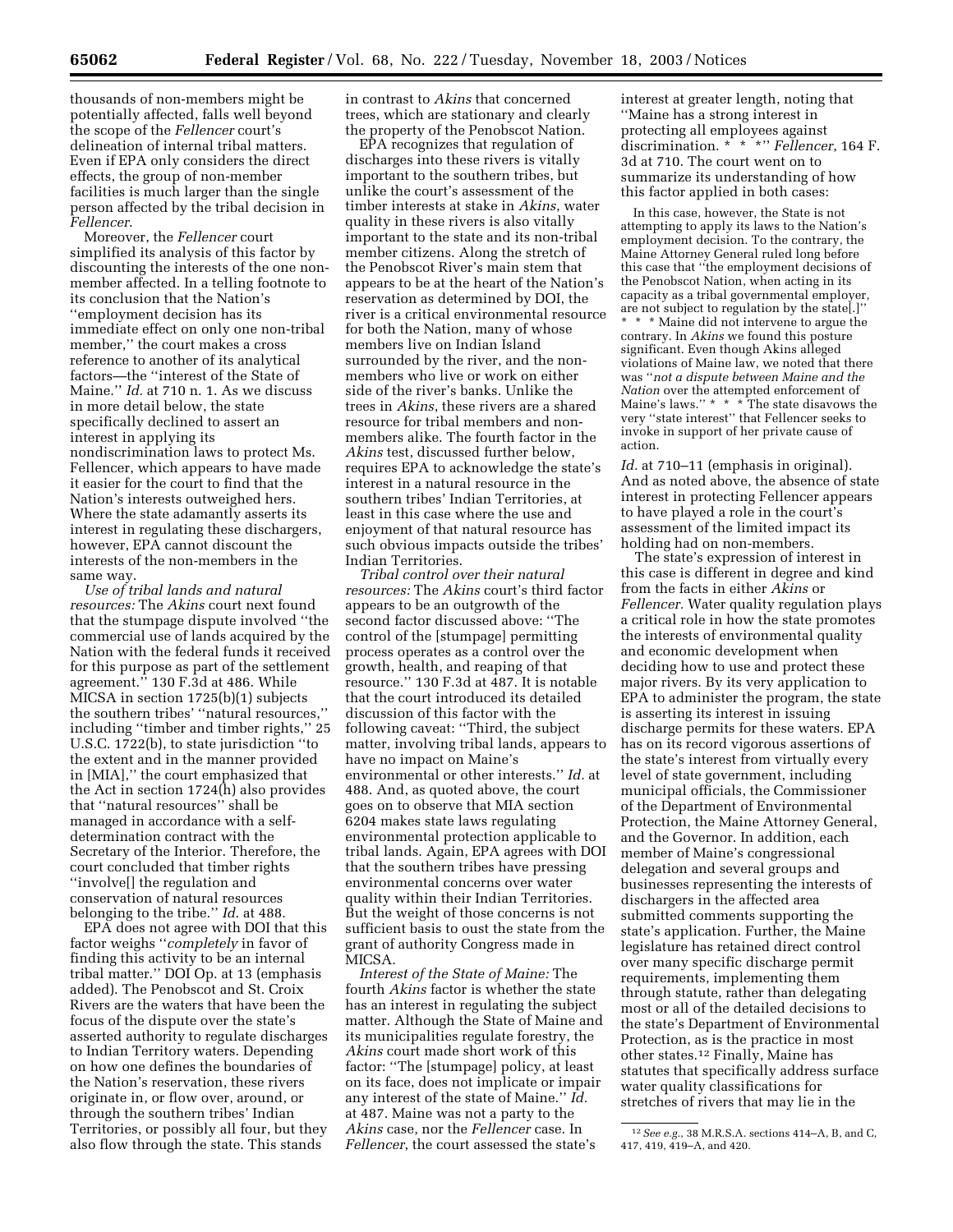Indian Territories. *See e.g.*, 38 M.R.S.A. section 467(7). EPA cannot deny the strong interest that the state has shown in regulation of discharges to Indian Territory waters.

Given the state's strong interest in regulating discharges to waters in Maine, the fact that all but three of the discharges to Indian Territory waters are by non-member facilities and all but two have their operations located outside of the Indian Territories by any interpretation of Indian Territory boundaries takes on great significance. Because the facilities are located outside of the Indian Territories, the factor relating to the diminishment of the state's interest and authorities within Indian Territory does not apply. Because they are not tribal or tribal member facilities and are located outside of the Indian Territories, the tribal interest in regulating them is diminished and the state interest increased. The state would have its full inherent authority to regulate the facilities themselves. If EPA found that the state lacked adequate authority to regulate the discharges for purposes of the NPDES program because the discharge points for these facilities were in the Indian Territories, however, it would have a grave effect on the state's very strong interest in regulating the discharges to water by facilities which it otherwise may regulate.

DOI's opinion notes that only a small percentage of the discharges covered by the state's program application are in the southern tribes' Indian Territories. DOI Op. at 15 n. 22. The suggestion appears to be that denying the state's application for these discharges will not substantially impair the state's overall interest in regulating discharges to waters throughout the state. EPA does not agree that this approach adequately characterizes the state's interest in the waters at issue here.

First, this jurisdictional dispute is about the state's authority in the Indian Territories. Therefore, the more relevant analysis is the apportionment of discharges into waters that may lie in those Indian Territories, not the whole state. From this perspective, 19 of the 21 dischargers are non-tribal facilities, and two are tribal.

Even if we look at the entire state, however, the state's interest in these waters is considerable, though the number of permits may be small. The Penobscot River is the state's largest river and its largest watershed; it is literally an artery for the state's economy and a major resource for much of central Maine. Withholding the permitting authority for the discharges along this stretch of the Penobscot River

from the state's water quality permitting program would deprive the state of the ability to implement its MEPDES program in a significant portion of a critical waterway. EPA believes that doing so would have a significant effect on the state's interest in this application.

*Prior legal understandings:* While noting that MICSA creates a unique framework distinct from federal Indian law, the *Akins* court looked to ''[g]eneral federal Indian caselaw'' for support of its conclusion that stumpage permits are an internal tribal matter, because it had ''long presumed that Congress acts against the background of prior law.'' 130 F.3d at 489 (citing *Kolster* v. *INS*, 101 F.3d 785, 787–88 (1st Cir. 1996)); see also *Fellencer*, 164 F.3d at 712 (''a court must take into account the tacit assumptions that underlie a legislative enactment, including not only general policies but also preexisting statutory provisions.'') (quoting *Passamaquoddy Tribe*, 75 F.3d at 789). The *Akins* court cited with approval both a case holding that state taxation of non-Indian activities on tribal lands was preempted, *Akins,* 130 F.3d at 490 (citing *White Mountain Apache Tribe* v. *Bracker*, 448 U.S. 136, 144 (1980)), and a case holding that a tribe had the inherent authority to tax non-Indian activities on tribal land as part of its powers of selfgovernment. *Id.* (citing *Merrion* v. *Jicarilla Apache Tribe*, 455 U.S. 130 (1982)). DOI's opinion and the southern tribes' comments summarize the federal Indian case law, which has uniformly upheld inherent tribal authority to regulate water quality under the CWA, including non-member pollution sources. DOI Op. at 16 (citing, inter alia, *Montana* v. *EPA*, 137 F.3d 1135 (9th Cir. 1998)).

The *Akins* court noted that ''[the *White Mountain Apache* and *Merrion*] cases uniformly recognize the importance of the factors we have stressed: that the issue involves matters between tribe members and matters of the economic use of natural resources inherent in the tribal lands.'' 130 F.3d at 489–90. The court contrasted *White Mountain Apache* and *Merrion*, which permitted tribal taxation of non-member timber harvesting and mineral extraction that took place on tribal lands, with *Montana* and *Strate*, which denied tribal jurisdiction over hunting and fishing and torts on non-member lands. *Id.* The court referred to those cases to throw into sharp relief the fact that *Akins* concerned tribal member timber harvesting from tribal lands. Although the court noted that ''tribes retain considerable control over nonmember conduct on tribal land,'' it

limited the holding of the case by noting that ''only tribal conduct [was] at issue'' in *Akins. Id.* (quoting *Strate* v. *A–1 Contractors*, 520 U.S. 438, 445 (1997)). The First Circuit focused on its conclusion that tribal control over the conduct of tribal members' use of tribal natural resources was clearly within the scope of inherent tribal authority under general federal Indian law, and was therefore consistent with prior legal understandings. It drew no larger conclusions under MICSA about the regulation of non-members.

The *Fellencer* court did not examine how federal Indian law treats members versus non-members, having disposed of the impact on the non-member Fellencer in its discussion of the previous factors. The *Fellencer* court found ''particularly important'' the prior legal understandings that Title VII of the Civil Rights Act of 1964 (employment discrimination) exempted tribes from its coverage, and that the Indian Civil Rights Act of 1968 granted exclusive jurisdiction to the tribal courts ''because they inform the intent of Congress in the adoption of the Settlement Act.'' *Fellencer*, 164 F.3d at 712. The court's analysis of this factor merges into the following discussion of statutory origins, where the court also examined the support in federal Indian law for tribes preferring Indians in employment decisions.

The tribal regulation of even nonmember discharges to Indian Territory waters is consistent with the prior legal understandings against which MICSA was enacted. EPA finds that this factor is outweighed by the other factors. Furthermore, Congress clearly intended to depart from prior legal understandings concerning environmental regulatory authority in these Indian Territories.

*Statutory origins of the subject matter:* The *Fellencer* court noted an additional factor beyond those addressed in *Akins*: do the statutory origins of the subject matter suggest that tribal control is appropriate? In *Fellencer* the community nurse position was funded under a program where Congress specifically provided for ''an employment preference for Indians in the legislation.'' Id. at 713. DOI and the tribes point out that MICSA itself, 25 U.S.C. 1724(h), provides for the southern tribes to manage their ''land or natural resources'' pursuant to agreements with DOI under the Indian Self-Determination Act, which promotes tribal self-government by transferring federal programs to the tribal governments. But MICSA also uses exactly the same term, ''land or natural resources,'' in section 1725(b)(1) to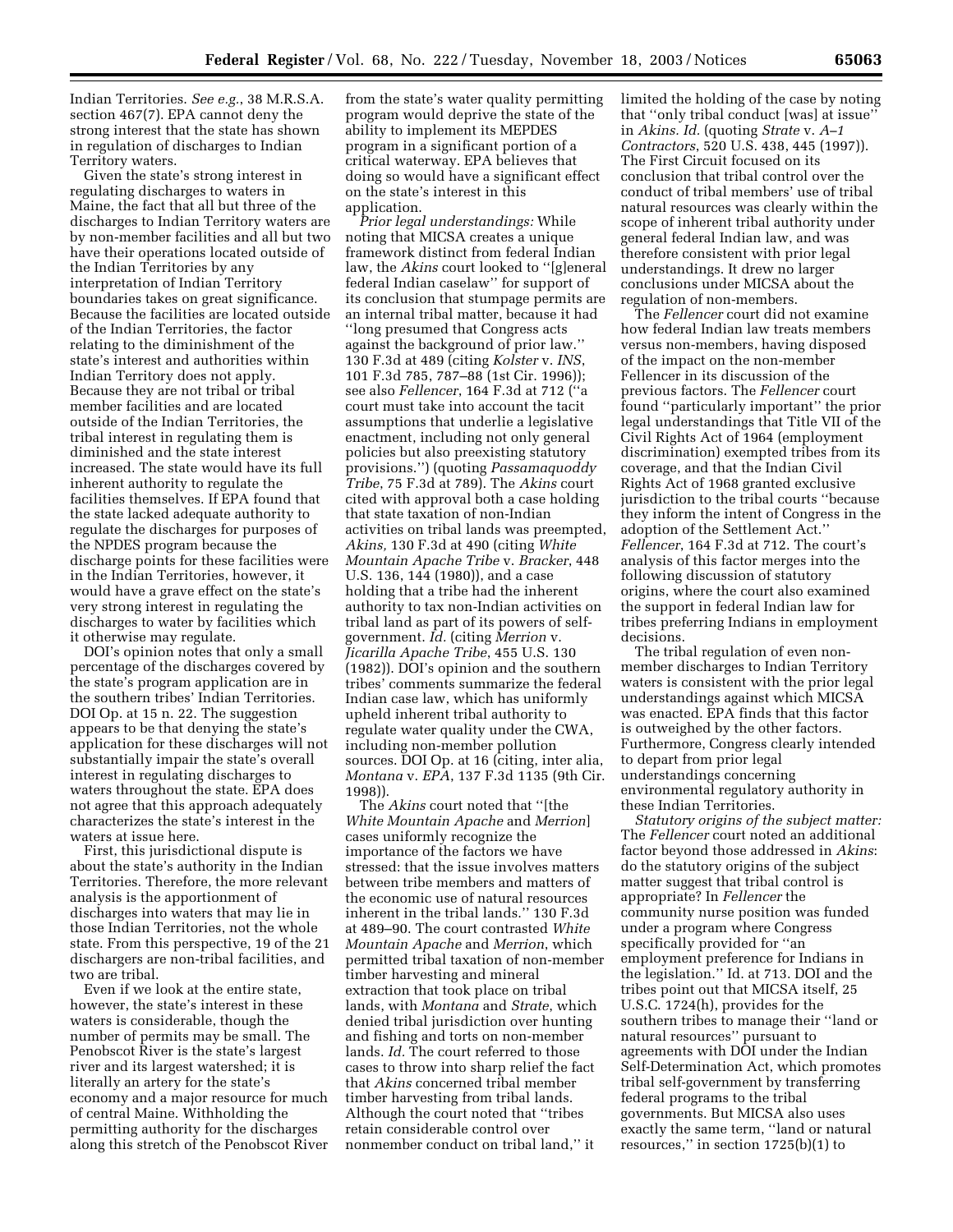describe the areas over which it is giving the state jurisdiction by ratifying MIA. If Congress's use of the Indian Self-Determination Act in MICSA section 1724(h) were meant to be an indication that resource management was internal to the southern tribes and not subject to state regulation, section 1725(b)(1) would be left without much content when it refers to ''land and natural resources.'' On the other hand, it is relatively easy to give both these provisions meaning by concluding that any management agreements for the southern tribes' land and natural resources must also comply with relevant state land use and environmental laws, at least to the extent there are impacts on the state's interests outside the tribes' Indian Territories.

As another argument that the statutory origins weigh in favor of finding discharges to waters to be internal tribal matters, DOI notes that the NPDES program is part of the CWA, and EPA has long interpreted the CWA to embody a preference for tribal regulation of surface water quality on Indian reservations.13 DOI Op. at 17–18. EPA continues to strongly agree that Congress expressed a preference for tribal programs under the CWA within Indian reservations. But we find that this preference is not analogous to the statutory origins of the nursing position that the *Fellencer* court reviewed. In *Fellencer*, the matter subject to regulation was the employment of a community health nurse. The nurse's position was created under and funded by a federal program designed to promote tribal self-determination through, among other things, Indian employment preferences. *Fellencer*, 164 F.3d at 713. The nursing position at issue owed its very existence to a federal program designed to prefer Indian employment; therefore, it was reasonable to shield that position from state laws that would undo any such preference.

Here, the matters subject to regulation are the discharges to the waters of the Indian Territories by private persons and municipalities. The first goal enumerated in the CWA is to control

and eventually eliminate such discharges, not to create them. *See* 33 U.S.C. 1251(a)(1). Although the nontribal wastewater treatment plants may have received federal funding, the funding was of a general nature aimed at reducing discharge of pollutants to navigable waters, not at promoting tribal self-determination. Unlike the nursing position in *Fellencer*, these discharges exist regardless of the federal government's preference for tribal selfdetermination, and the federal statutory framework regulating these discharges would not be defeated if an approvable state program is used to control them.

iv. The Great Northern and Georgia-Pacific Cases

The Maine Supreme Judicial Court and the United States Court of Appeals for the First Circuit issued their decisions in the *Great Northern* and *Georgia-Pacific* cases following DOI's issuance of its opinion and the major comments submitted by all the parties. *Great Northern Paper, Inc.* v. *Penobscot Nation,* 770 A.2d 574 (Me. 2001), cert. denied 534 U.S. 1019 (2001); *Penobscot Nation* v. *Georgia-Pacific*, 254 F.3d 317 (1st Cir. 2001), cert. denied 534 U.S. 1127 (2002). The parties hotly dispute the significance of these cases. These cases sprang out of a disagreement between the southern tribes and the paper companies as to whether the state's Freedom of Access Act (FOAA), 1 M.R.S.A. sections 401–410, Maine's counterpart to the federal Freedom of Information Act, applied to the tribes.

In state court, three paper companies sought to require the southern tribes to provide access to tribal governmental documents relating to environmental and water quality regulation. *See Great Northern Paper*, 770 A.2d at 577–80. The companies argued that the southern tribes' status as municipalities under MICSA and MIA requires them to comply with FOAA, just like other political subdivisions of the state. Shortly before the paper companies filed their case in state court, the southern tribes unsuccessfully sought an injunction in federal court to bar the paper companies from interfering with an internal tribal matter in violation of MICSA. The paper companies won access to certain tribal documents in the state courts, and the federal appeals court upheld the federal district court's decision not to enjoin the state court action. *See Georgia-Pacific*, 254 F.3d 317.

The Maine Supreme Judicial Court found that the internal deliberations of the tribes are internal tribal matters, but held that communications with other governments were not: ''the Freedom of

Access Act does not apply to the Tribes in the internal conduct of their governments, but does apply when the Tribes communicate and interact with other governments.'' *Great Northern Paper, Inc.,* 770 A.2d at 591. The court decided that the decisions taken within a tribe to petition the federal or state government and the documents generated in the process were internal tribal matters excluded from state regulation. *Id.* at 589. When the tribes acted on that decision by communicating their desire, among other things, to have EPA retain the NPDES program in the Indian Territories, the documents generated in the process of that communication were subject to the FOAA because the communications sought to limit the authority of the state in the Indian Territories and could affect the relationships among the state, the tribes, and the federal agencies. *Id.* at 590. The state asserts that this holding indicates surface water quality regulation cannot be an internal tribal matter.

Opponents of the state point to the limits of these decisions. The state court's decision does not address the underlying question of environmental regulation in the tribes' Indian Territories; it is a decision about access to documents. Moreover, a state court decision is not generally binding on EPA when assessing the scope of internal tribal matters, which the First Circuit has twice held is a question of federal law. Finally, the First Circuit's decision to decline jurisdiction over the dispute is simply a narrow application of the ''well [*i.e.*, properly] pleaded complaint'' rule designed to prevent litigants from transforming defenses under state law into federal causes of action. *Georgia-Pacific,* 254 F.3d at 321– 22.

EPA agrees that neither of these cases dictate the outcome of our decision on Maine's application in the southern tribes' Indian Territories. The decision of the Maine Supreme Judicial Court did not find that the internal tribal matters exception is limited to those matters that do not affect non-members. 770 A.2d 574, 590 n. 19. The court also found, however, that because the communications between the tribes and the federal and state governments might have a meaningful effect on the public through EPA's action on the NPDES application, the documents were subject to the FOAA.

[T]he relationship between the state and the Tribes regarding the regulation of water quality within the state is a matter of legitimate interest of the citizens of this state. \* \* \* In sum, because the decisions reached by the Tribes have resulted in actions of a

<sup>13</sup>The clearest statement of Congress's preference for tribal regulation of surface water quality is section 518, which, among other measures, provides for EPA to authorize Indian tribes to administer programs under the CWA, including NPDES programs. 33 U.S.C. 1377(e). The state and some commenters have vigorously argued that the savings clauses in MICSA prevent CWA section 518(e) from applying in Maine. EPA is not acting today on an application from any Maine tribe to implement the NPDES program, therefore, the question of whether section 518(e) operates in Maine is not directly relevant to our decision.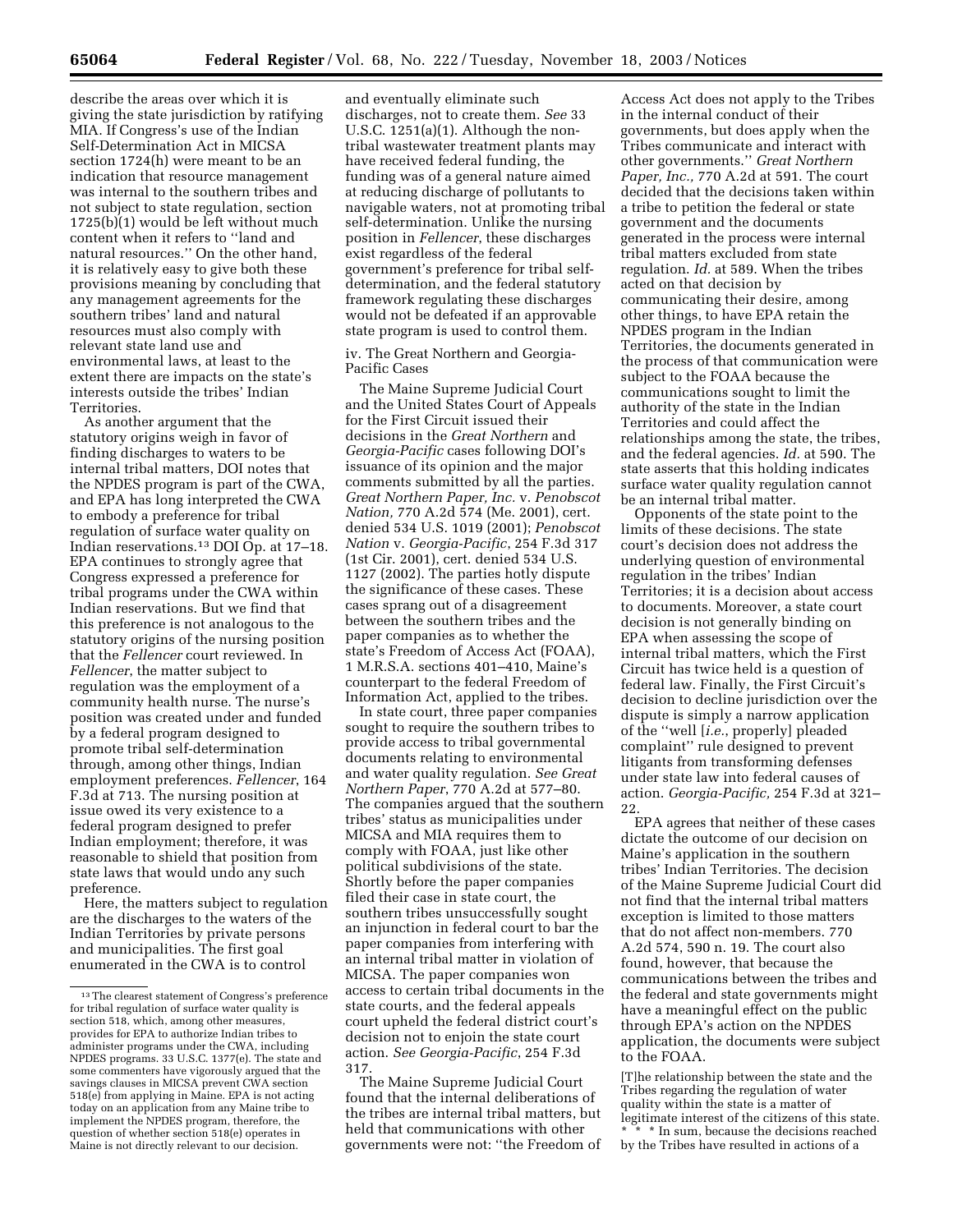governmental nature that may have a meaningful effect on members of the public who are not members of the Tribes, the provisions of the Freedom of Access Act apply to those actions.

*Id.* at 590. In its decision, the First Circuit made no findings whatsoever with regard to the scope of internal tribal matters exception to state authority. The federal court refused on grounds of issue preclusion to disturb the decision of the Maine court, stating ''[c]ertainly, nothing in *this* state decision is so implausible as to suggest the need for independent federal reexamination.'' 254 F.3d at 324 (emphasis in original).

v. Existing Tribal Facilities as Internal Tribal Matters

Although EPA cannot embrace the ultimate conclusion of DOI's internal tribal matters analysis, the Agency believes it is important to assess with great particularity how this reservation of the southern tribes' sovereignty applies. As both the Supreme Court and the First Circuit have noted, generalizations on the subject of Indian jurisdiction are ''treacherous.'' *White Mountain Apache Tribe* v. *Bracker,* 448 U.S. 136, 141 (1980); *Akins,* 130 F.3d at 487 (''We tread cautiously and write narrowly, for the problems and conflicting interests presented by this case will not be the same as the problems and interests presented by the next case.'') EPA has concluded that regulating the non-member discharges to water with substantial effects on nonmembers is not an internal tribal matter, but our conclusion is quite different when we analyze the regulation of two existing tribal facilities located within the southern tribes' Indian Territories.

We note at the outset that this analysis is limited to these two existing facilities only. As is common in matters involving tribal jurisdiction, EPA must undertake a careful case-by-case assessment. Based on the facts we have available on this record, we conclude that the *Akins* court's internal tribal matters factor analysis weighs in favor of excluding these two existing tribal discharges from Maine's MEPDES program.

EPA reiterates that it is finding that Maine has adequate authority to implement its MEPDES program in the Indian Territories, including the existing discharges we are assuming lie within those Territories from nonmember facilities which do not. Therefore, EPA does not believe it is necessary to delve into the boundary disputes that surround these Indian Territories. Maine's authority within the southern tribes' Indian Territories is

limited, however, and cannot reach permits for facilities with discharges that qualify as an internal tribal matter.

While we are not announcing immutable rules for future permitting scenarios, we nevertheless believe that it is possible to suggest some general guidelines that the Agency will employ when assessing whether individual facilities with discharges to waters within the southern tribes' Indian Territories fall within the internal tribal matters exclusion and therefore outside of Maine's approved MEPDES program. EPA expects that permitting facilities owned and operated by non-members, when those facilities have their operations located outside of the southern tribes' Indian Territories, will not be internal tribal matters even where the discharge is to Indian Territory waters. For example, the state has inquired about the status of its general permit program for storm water discharges on lands surrounding the southern tribes' Indian Territories. EPA believes that non-member activities around the southern tribes' Indian Territories would be included in the state's program, both for discharges to non-Indian Territory waters and any discharges of storm water run-off that may reach the southern tribes' Indian Territories.

EPA is not aware of any non-member facilities located entirely within the Indian Territories. EPA expects any possible future non-member activity in the southern tribes' Indian Territories will be subject to negotiated consensual arrangements between the parties for access to the tribes' lands. Therefore, EPA will not present any presumption that might affect such negotiations.

As to tribal or tribal-member facilities located in the Indian Territories that discharge to what may be Indian Territory waters, EPA will carefully assess their impact on non-members and their importance to the tribe involved, as illustrated in the following discussion of the *Akins* factors. For example, if EPA were to conclude that a proposed construction project within a southern tribe's Indian Territory has impacts that are internal to the tribe, EPA would issue the storm water permit for that activity. In any case, EPA believes it can undertake this assessment without defining the boundaries of the southern tribes' Indian Territories, at least with respect to existing dischargers and any likely future activity in or around the tribes' Indian Territories.14 Our analysis of the

effects of the tribal discharges focuses on their environmental impacts on the waters surrounding that discharge regardless of any territorial claim to that water. Here we find the impact so minimal that it matters little whether the tribal outfall lies within or just outside of the tribes' Indian Territories.

EPA has carefully analyzed the First Circuit's factor test as it applies to these two tribal facilities as follows:

*Effects on tribal members and nonmembers:* The impacts on non-members from the permitting of these two facilities' discharges are minimal. The two discharges come from waste water treatment facilities serving the Penobscot Nation on Indian Island and the Passamaquoddy Tribe at their Pleasant Point reservation. They are owned by the Penobscot and Passamaquoddy tribal governments, and they exclusively serve the members of each tribe. Therefore, to the extent the conditions EPA places on the discharge affect the users and operators of these facilities, those effects are borne entirely by each of the tribal governments and the tribal members.

To the extent that the conditions EPA places on the discharge affect in-stream water quality downstream of the discharge, including water quality around and downstream from the southern tribes' Indian Territories, EPA acknowledges there is the potential for an impact on non-members outside the Indian Territories. The Agency finds, however, that the discharges from these facilities are quite small, especially in relation to the total volume of the major water ways that receive the discharges.15 There is one tribal discharge permitted on each of two different reservations, so there is no cumulative effect from a cluster of tribal point sources. Therefore, the likely impact on downstream water quality is extremely limited. In any case, EPA must assure that the discharge permits for these facilities meet the requirements of the CWA, and any downstream impacts will be bounded by those requirements. In the future, if EPA is confronted with a proposed new

15See Memorandum from Phil Colarusso re: Review of Discharge Permits for the Passamaquoddy Tribe and Penobscot Indian Nation (Jan. 28, 2003) Ad. Rec. section 4.

<sup>14</sup>The dispute over the ''length'' of the Penobscot reservation includes a disagreement over the status of certain islands upstream from Indian Island. The

Nation has submitted arguments and documentation asserting that islands in the west branch of the Penobscot River and in the Piscataquis River, a tributary north of Indian Island, remain in the reservation. Ad. Rec. 5c-30 at 27–30 and Section 10, Ex. 1–6. Theoretically, a future facility located on those islands could lie within the Penobscot reservation. The current prospects for this possibility appear so remote that EPA does not believe it would be appropriate to force a decision about these boundaries to resolve a hypothetical dispute.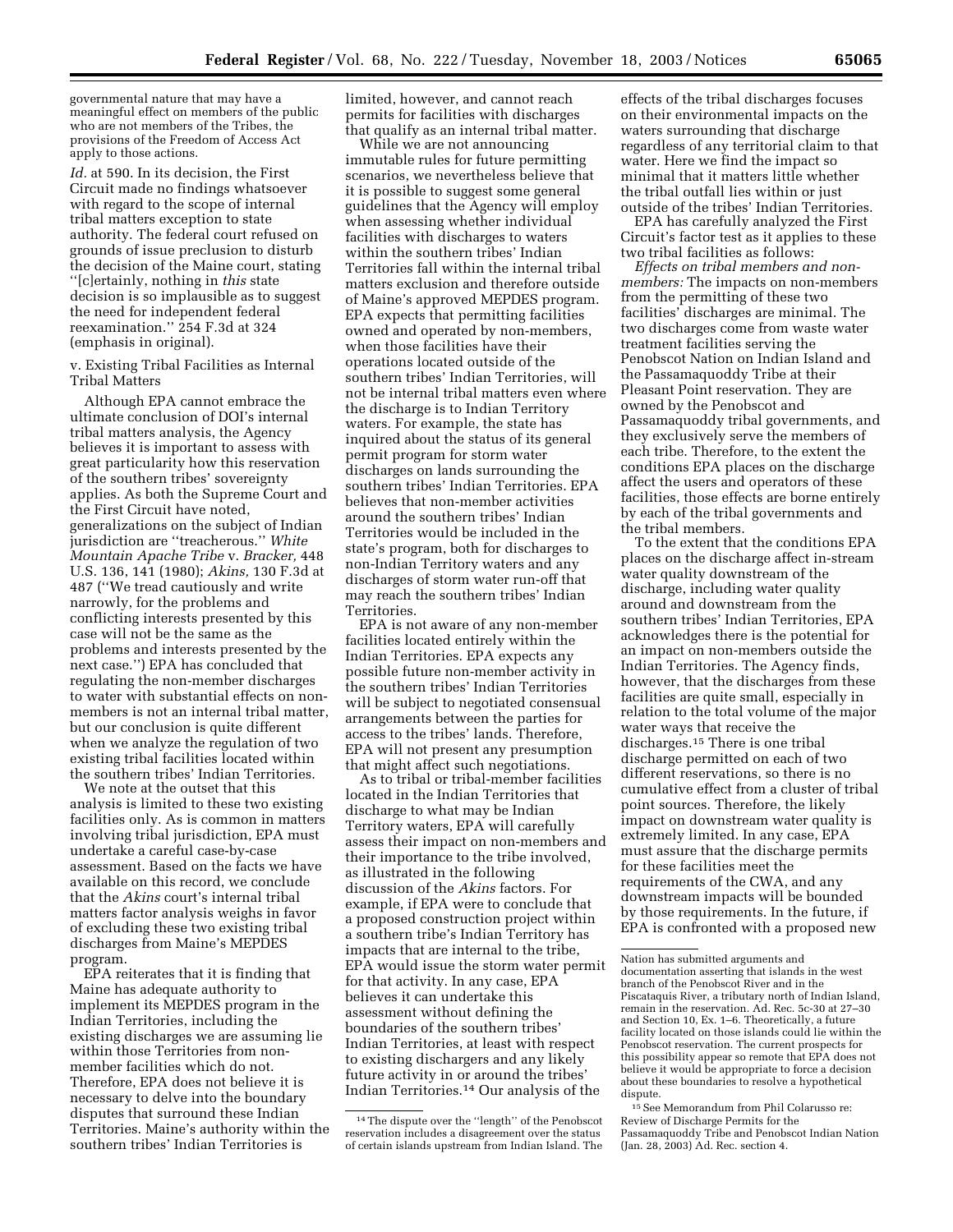tribal discharge that may have substantial effects on water quality beyond the southern tribes' Indian Territories, EPA will assess at that time whether the potential impacts of the new discharge would be sufficiently confined to remain an internal tribal matter.

*Use of tribal lands and natural resources and tribal control over their natural resources:* The operations of these facilities are entirely contained within the lands of the tribes. The small discharges from these facilities have their most immediate effect on the waters either within or directly adjacent to the southern tribes' reservations. Therefore, managing the impact of those discharges on their Indian Territories is of most immediate concern to the tribes.

*Interest of the State of Maine:* While Maine has applied to administer the MEPDES program for all the discharges in and around the southern tribes' Indian Territories, *Akins* and *Fellencer* require us to weigh the state's interest in these two permits against the tribes' interests. The practical effect on the state of EPA withholding authority for these permits from the state program is negligible because the environmental impact of these facilities discharges is comparatively immaterial. We have approved the state to issue nearly all of the existing NPDES permits that discharge in or around the southern tribes' Indian Territories. But far more important than the simple number of permits, we have approved the state to issue the permits with the largest discharges that account for the overwhelming bulk of the water quality impacts from point sources in these waters. So we believe the state's remaining interest in securing the issuance of these last two minor discharge permits is relatively slight.

In contrast, the southern tribes' interest in regulating these tribal facilities that provide governmental services to tribal members is enormous. Congress made it clear under MICSA that it was preserving the sovereignty of the southern tribes to a certain extent:

The treatment of the Passamaquoddy Tribe and the Penobscot Nation in the Maine Implementing Act is original. It is an innovative blend of customary state law respecting units of local government coupled with a recognition of the independent source of tribal authority, that is, the inherent authority of a tribe to be self-governing.

S. Rep. at 29. The facilities attendant to these two remaining discharge permits function as part of the governmental infra-structure on which the southern tribes rely to support the very existence of their communities as independent cultures. It impairs the state's interest in water quality regulation very little to respect the tribes' vital interest maintaining their direct relationship with the federal government in regulating these two operations.

*Prior legal understandings:* Finding that the regulation of the tribal facilities located in the Indian Territories that discharge to what may be Indian Territory waters is an internal tribal matter is strongly supported by the *Akins* court's presentation of federal Indian law. The court found that general federal Indian law stood for the proposition that the state would generally be preempted from regulating on tribal lands because of the strong federal interest in tribal selfdetermination. 130 F.3d at 490. These two facilities are owned and operated by the tribal governments and nonmembers are not involved, so the federal interest in promoting tribal selfdetermination is very high and is not tempered by any substantial impacts on non-members.

*Ambiguity and assessing environmental impacts:* EPA concluded that Congress's decision to authorize the state to regulate the environment in the southern tribes' Indian Territories was unambiguous, and that the reservation of internal tribal matters does not reach discharge permits with substantial effects on non-members. But in assessing the status of these two tribal facilities and their discharges, we have concluded that their impacts outside the southern tribes' Indian Territories are so immaterial that the permits fit within the internal tribal matters exception. While there might be some debate over the scope of that impact, in this situation, EPA believes it is appropriate to invoke the doctrine directing us to resolve ambiguities in the meaning of a statute relating to Indian sovereignty in favor of Indian tribes.

Moreover, EPA believes that the Agency's judgment about the scope of the environmental impacts from these facilities is important. While EPA is not assigned the role of implementing MICSA, we are the agency delegated to implement the CWA and, therefore, serve as the federal government's expert on surface water quality regulation and discharge permitting. Thus, EPA believes it falls to us to weigh the environmental effects of these two minor discharges as we sort through the factors the First Circuit has developed to apply the concept of internal tribal matters under MICSA.

Based on a thorough review of MICSA and MIA, their legislative histories, relevant judicial precedent, and the many comments EPA received from all sides of this issue, the Agency

concludes that MICSA unambiguously grants the State of Maine adequate authority over discharges to tribal waters to support administration of the MEPDES program in the Indian Territories of the Penobscot Nation and Passamaquoddy Tribe, with the exception of any permits for facilities with discharges that EPA determines are internal tribal matters. EPA has determined that there are currently two tribal facilities that the state cannot adequately regulate, and EPA will retain the NPDES permits for discharges from those facilities.16

#### *3. Federal Indian Trust Responsibility in Maine*

EPA has received almost as many comments about the nature of our trust responsibility to the Maine tribes as about jurisdiction under MICSA. Again, EPA responds in detail to all those comments in our response to comments document. But we offer here an overview of our analysis because we believe it is an important complement to our conclusion that Maine has adequate authority to administer the MEPDES program in the southern tribes' Indian Territories.

a. Dispute Over the Applicability of the Trust in Maine

The state and some commenters argue that MICSA's savings clauses prevent the trust from applying in Maine. The trust is a doctrine developed under federal common law, and the Maine Supreme Judicial Court has held that the federal law which the savings clauses exclude from Maine includes federal common law. *Stilphen,* 461 A.2d at 488; *but see, Penobscot Nation* v. *Fellencer,* 164 F.3d 706, 709 (1st Cir. 1999) (finding that the trust responsibility compels the application of the canons of Indian treaty construction to MICSA). According to this argument, to the extent the trust doctrine operates for the benefit of Indians, it would violate the savings clauses and cannot apply in Maine.

On the other hand, many parties argue that the trust doctrine requires EPA to protect the Maine tribes and their natural resources. This responsibility cannot be delegated to the state, but is an obligation the federal government must carry out on a government-togovernment basis directly with the

<sup>16</sup>EPA will determine whether future point source discharges in the Indian Territories of the southern tribes, including the disputed territories, qualify as internal tribal matters using a case-bycase review of individual permit applications or proposed state permits. This approach will allow the Agency to base its decision on a fully developed administrative record with particularized attention to the facts surrounding each permit application.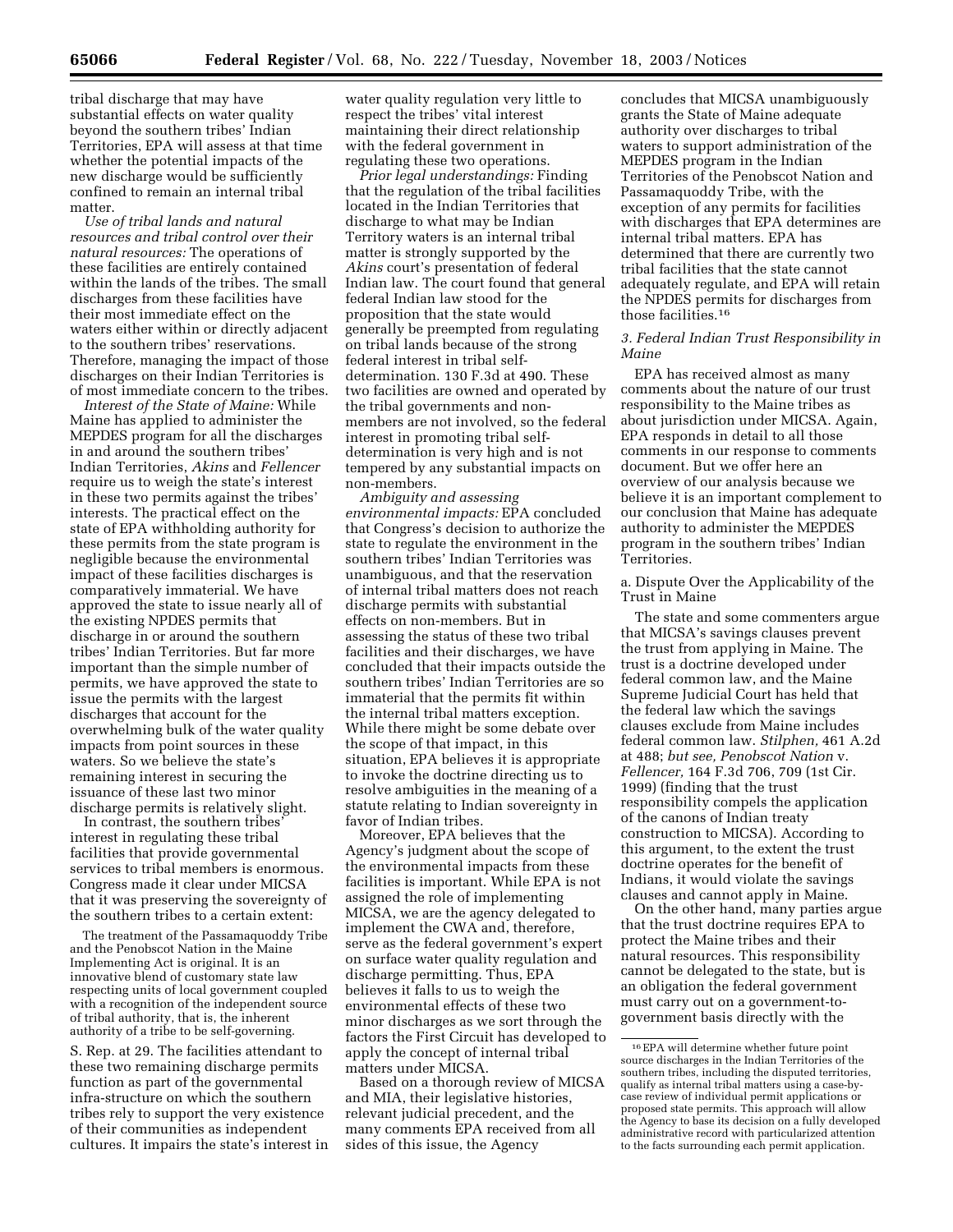affected tribes. According to this argument, it would be inconsistent with the trust doctrine for EPA to authorize the state to assume the NPDES program.

b. Continued Operation of the Trust in Maine

EPA believes that neither set of arguments is completely correct, and the answer lies somewhere in between. As a threshold matter, the argument that the trust doctrine finds no application in Maine defies the terms of MICSA. The statute specifically provides for the federal government to hold land, natural resources, and settlement funds in trust for the southern tribes. See generally 25 U.S.C. 1724. Congress specifically recognized the tribal governments of the Passamaquoddy Tribe and the Penobscot Nation in MICSA. 25 U.S.C. 1721(a) (3) and (4), 1722(h) and (k), and 1726. Therefore, MICSA itself establishes trust resources for which the federal government is responsible and identifies tribal governments with which agencies such as EPA should work on a government-to-government basis consistent with that trust responsibility. This analysis, for example, provides the basis for EPA's extensive consultations with the southern tribes concerning Maine's application. Meeting this general element of our trust responsibility to the Maine tribes in no way affects or preempts the state's jurisdiction under MICSA, and therefore, does not run afoul of any limits in the savings clauses. *See Nance* v. *EPA,* 645 F.2d 701, 710–11 (9th Cir.), cert. denied 454 U.S. 1081 (1981).

Finding that the federal government has a trust responsibility to the southern tribes under MICSA, however, does not compel the conclusion that EPA must withhold the NPDES program approval from Maine pursuant to that responsibility. Indeed, if EPA were to rely on the trust responsibility as a basis for denying Maine's application in the southern tribes' Indian Territories, the state may well be correct that MICSA's savings clauses would prohibit the application of the trust doctrine in such a manner. Under that interpretation, the trust would act as a federal law that ''affects or preempts'' the jurisdiction we believe Congress granted the state under MICSA, precisely the class of federal Indian law the savings clauses are designed to block. When deciphering the more specific content of the trust responsibility in Maine, EPA must apply the trust consistent with applicable federal law, which includes MICSA and its grant to the state of authority in the southern tribes' Indian Territories. *See Shoshone-Bannock* 

*Tribes* v. *Reno,* 56 F.3d 1482 (D.C. Cir. 1995); *State of California* v. *Watt,* 668 F.3d 1290, 1324 (D.C. Cir. 1981).

## c. The Trust, MICSA, and CWA

Thus, EPA is left to reconcile how to protect the southern tribes' natural resources consistent with the jurisdictional relationship which Congress established in MICSA among the southern tribes, the state, and the federal government. Those natural resources include water and water rights, and this decision involves the NPDES program under the CWA. Therefore, EPA will focus on the interplay between MICSA and the CWA to sort through how the trust applies to those resources.

Although EPA does not agree with DOI's ultimate conclusion about the state's jurisdiction under MICSA, DOI's opinion and the parallel comments from the Maine tribes make an important contribution to our analysis. As DOI points out, MICSA's legislative record is abundantly clear that Congress was not terminating the southern tribes or completely abrogating their sovereignty. Indeed, both committee reports devote entire identical chapters to a discussion of how MICSA is designed to preserve the tribes' culture and to avoid their assimilation into the general population. S. Rep. at 14–17; H.R. Rep. at 14–17.

It is also clear from the terms of MICSA and MIA that the southern tribes' riverine cultures and the natural resources on which they rely are part of the cultural heritage Congress intended to preserve. S. Rep. at 11. MIA specifically reserves the southern tribes' right to take fish within their reservations for their individual sustenance, consistent with that cultural practice. 30 M.R.S.A. section 6207(4). MIA generally leaves it to the southern tribes to regulate their own fishing practices, and establishes a carefully balanced regulatory framework for joint state and tribal regulation of fish and wildlife on the southern tribes' Indian Territories and in certain waters where there are off-reservation impacts. 30 M.R.S.A. sections 6207(3) and (6), and 6212. Moreover, as to ponds under ten acres in surface area and entirely within their Indian Territories, the southern tribes have exclusive jurisdiction to regulate fishing. 30 M.R.S.A. section 6207(1).

Therefore, EPA concludes that both MICSA and MIA reserve to the southern tribes uses of natural resources consistent with the preservation of their culture. In the context of surface water quality regulation, it is especially notable that the statutes specifically protect the tribes' fishing practices.

Some commenters, including the state, have suggested that the tribes' right to take fish is essentially unrelated to the water quality on which that fishing resource depends. Ad. Rec. 5a-75, ex. B at 1–6. This argument maintains that the tribes are freed from creel or bag limits when exercising their statutory right, but that right has no implications for the regulation of the natural resources, including the water, which determine the quality of whatever fish an Indian might catch. EPA cannot accept this suggestion for obvious reasons; the right to take fish must mean more than ''the right to dip one's net into the water \* \* \* and bring it out empty.'' *United States* v. *Washington-Phase II,* 506 F.Supp. 187, 203 (W.D. Wa. 1980), aff'd in part and rev'd in part on other grounds 759 F.2d 1353 (9th Cir. 1985), cert. denied 474 U.S. 994 (1985). Correspondingly, the right to take fish for individual sustenance must mean more than the right to reel in fish that expose the tribe to unreasonable health risks. MICSA and MIA make this fishing right a matter of federal law that must be addressed by any authority, be it EPA or the state, charged with regulating the natural resources on which that right depends. *United States* v. *Adair,* 723 F.2d 1394, 1408–11 (9th Cir. 1983), cert. denied 467 U.S. 1252.

The question that remains is what tools are left to EPA under MICSA and the CWA to protect that right? The CWA reserves substantial authority to EPA in states authorized to administer the NPDES program so that the Agency can oversee the state program and ensure its consistency with the CWA. The most obvious authority EPA retains is the ability to object to proposed state NPDES permits that EPA determines violate the CWA. Following an EPA objection, the state must either address EPA's concerns or EPA ultimately takes over issuance of the permit. 33 U.S.C. 1342(d)(2). Where states have authority to promulgate water quality standards, EPA is also charged with reviewing those standards and can object to any standards that do not meet the requirements of the CWA. Again, if the state does not address EPA's objection, EPA ultimately has authority to take over promulgation of such standards. 33 U.S.C. 1313(c)(3). These oversight mechanisms attach to any state program implementing the CWA. They are not unique to programs in Indian country, and EPA's exercise of these oversight mechanisms in no way affects or preempts the jurisdiction or authority Maine has under MICSA and the CWA. No state can claim to have jurisdiction under the CWA to issue NPDES permits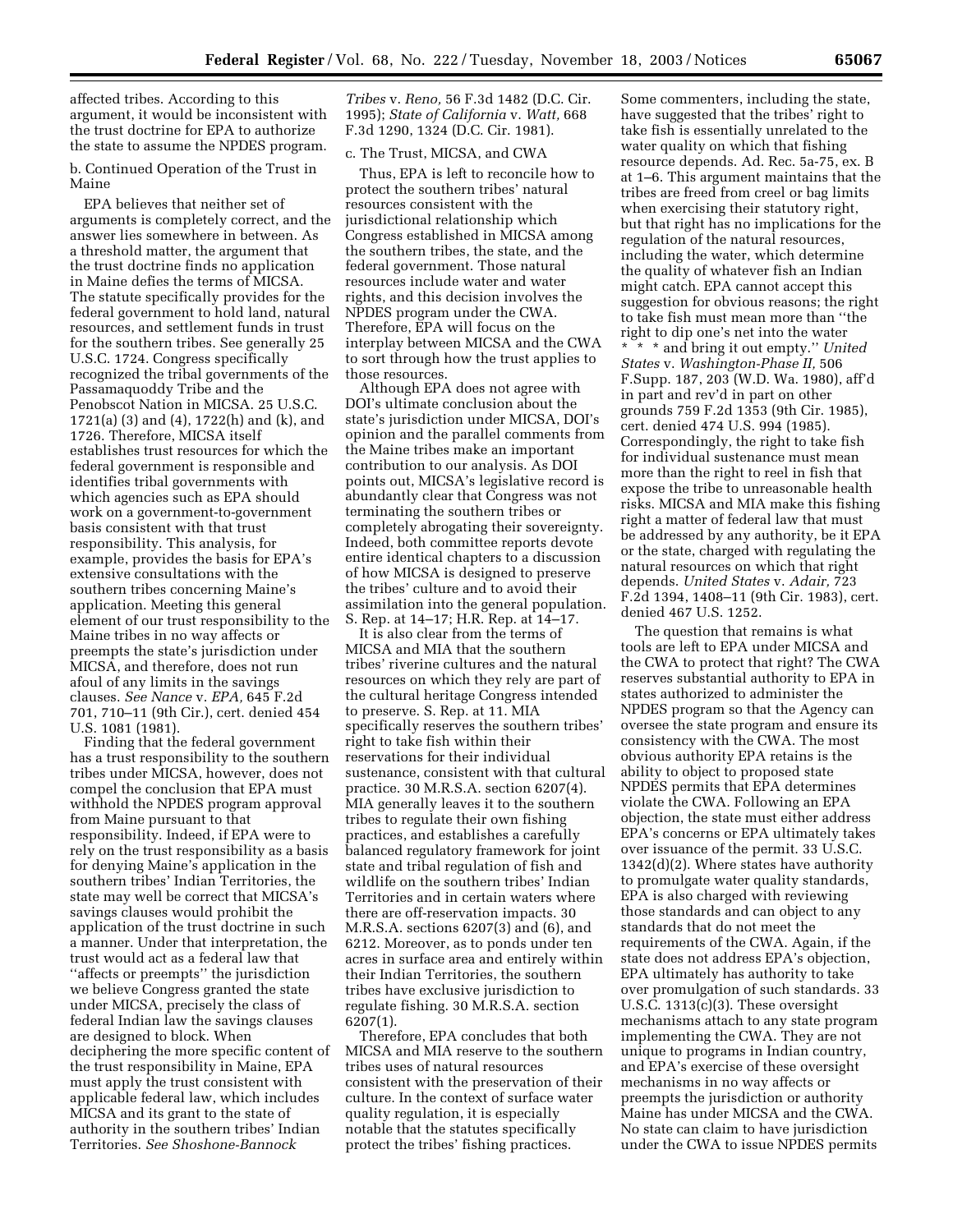that are inconsistent with the CWA or that are free from potential EPA oversight.

Therefore, EPA concludes that MICSA and the CWA combine to charge EPA with the responsibility to ensure that permits issued by Maine address the southern tribes' uses of waters within the state, consistent with the requirements of the CWA. Fortunately, the state has recently taken actions that suggest Maine is beginning to consider the southern tribes' use of waters in the state and its bearing on how the state should regulate water quality. For example, the state Board of Environmental Protection has recently approved a recommendation for the Maine legislature to reclassify key segments of the Penobscot River and include language specifically requiring that the waters be ''sufficiently free from pollutants so as to protect human health related to subsistence fishing.''17 Although the Legislature has not made any final decisions on this issue, the proposal is consistent with MICSA's purpose to preserve tribal uses and is an important acknowledgment of those uses and their bearing on state water quality regulation.

But in the event Maine's approach to the tribes' uses shifts, EPA is in a position, consistent with MICSA, CWA, and our trust responsibility, to require the state to address the tribes' uses consistent with the requirements of the CWA. As with any state implementing the CWA for EPA, the state's authority to do so remains contingent on the state program meeting all the Act's requirements. EPA cannot now predict with any particularity how the CWA's requirements will govern particular permitting or implementation issues as they arise under the MEPDES program. Those issues will be ripe for decision when they are presented in the future, with a completely developed factual and administrative record to consider.

This approach to EPA's oversight role does not mean that the tribes will necessarily be completely satisfied with the conclusions EPA reaches about how the CWA applies to particular tribal uses. But it is the Agency's hope and expectation that in consultation with the southern tribes, and working collaboratively with them and the state, the parties over time can sort through the critical question of how best to protect these waters consistent with the

CWA and the tribes' right to use them under MICSA and MIA. In every meeting EPA had with the southern tribes or the state, all parties agreed that protecting these great rivers is the common goal we all share. EPA commits to both the southern tribes and the state that it will do what it can to promote that goal.

## *4. Remainder of Maine's Application to Administer Its MEPDES Program in the Trust Lands of the Micmac and Maliseet*

EPA is not acting today on Maine's MEPDES program application as it applies to the trust lands of the Houlton Band of Maliseet Indians and the Aroostook Band of Micmacs. Therefore, EPA still retains the NPDES permitting program for these areas. As discussed in our prior action on Maine's application, our authority to issue or modify NPDES permits for discharges into waters in the northern tribes' trust lands remains suspended pursuant to CWA section 402(c)(1). *See* 66 FR at 12793. This suspension will remain in effect until the Agency takes final action in these areas or the state agrees to extend the Agency's deadline for action. Unlike the boundaries for the southern tribes' Indian Territories, there is no dispute of which EPA is aware concerning the exact boundaries of the northern tribes' trust lands. These lands were all acquired pursuant to either MICSA for the Maliseet or the Aroostook Band of Micmac Settlement Act for the Micmac. 25 U.S.C. 1724(d)(4); Public Law 102– 171, 105 Stat. 1143, 25 U.S.C. 1721 *note*, section 5. Therefore, the boundaries of these trust lands are clearly delineated in recent conveyances noting the meets and bounds and recorded with the Bureau of Indian Affairs and in the appropriate registries of deeds. There are currently no sources holding NPDES permits for outfalls discharging into the northern tribes' trust lands, nor is EPA aware of any proposed facilities requiring such a permit in the near future.

# **D. Other Federal Statutes**

#### *National Historic Preservation Act*

Section 106 of the National Historic Preservation Act (NHPA), 16 U.S.C. 470(f), requires Federal agencies to take into account the effects of their undertakings on historic properties and to provide the Advisory Council on Historic Preservation (ACHP) an opportunity to comment on such undertakings. Under the ACHP's regulations (36 CFR part 800), an agency must consult with the appropriate State Historic Preservation Officer (SHPO) and/or Tribal Historic Preservation

Officer (THPO) (or Tribe if there is no THPO) on federal undertakings that have the potential to affect historic properties listed or eligible for listing in the National Register of Historic Places. On January 12, 2001, EPA approved Maine to administer the NPDES program in areas of the state where the Maine tribes did not dispute state jurisdiction. Prior to that approval, EPA engaged in discussions with the Maine SHPO and sought public comment regarding EPA's determination that approval of the state permitting program would have no effect on historic properties. EPA also held discussions with Indian tribes in Maine regarding approval of the state's NPDES program and historic properties of interest to the tribes.

On July 7, 1999, EPA sought the Maine SHPO's concurrence with its determination that the Agency's approval of Maine's application would have no effect on historic properties in Maine. The Maine SHPO provided EPA with a determination that there would be ''No Historic Properties Affected'' or ''No Adverse Effect'' to historic properties in Maine from EPA's approval, on the condition that DEP provides relevant notice and information regarding draft permits to the SHPO and coordinates with the SHPO. On November 26, 2000, the SHPO and DEP entered into a Memorandum of Understanding (MOU) assuring the SHPO that it would receive the requested notices. This MOU further provides for coordination between DEP and the SHPO to resolve any identified issues to ensure that MEPDES permits will comply with Maine water quality standards and Maine laws protecting historic properties. For those permits with the potential to adversely affect historic properties, DEP and the SHPO agreed to seek ways to avoid, minimize, or mitigate any adverse effects to historic properties stemming from the proposed permit.

During EPA's review of Maine's NPDES application with respect to Indian Territories of the southern tribes, EPA engaged in additional discussions with the southern tribes concerning EPA's view that this approval will have no effect on historic properties of interest to the tribes. During those discussions, and as set forth in a draft Memorandum of Agreement Regarding Tribal Historic Properties in Maine (MOA), EPA committed to use its CWA authorities to help ensure that these tribes will have an opportunity to participate in the consideration of historic properties during administration of the NPDES program by Maine. Subsequent to EPA's prior

<sup>17</sup>Letter from R Wardwell, Chair, Maine Board of Environmental Protection to the Co-Chairs of the Maine Legislature's Joint Standing Committee on Natural Resources re: Reclassification of Waters of the State (December 6, 2002) forwarding ''An Act to Reclassify Certain Waters of the State,'' sections 13 and 29.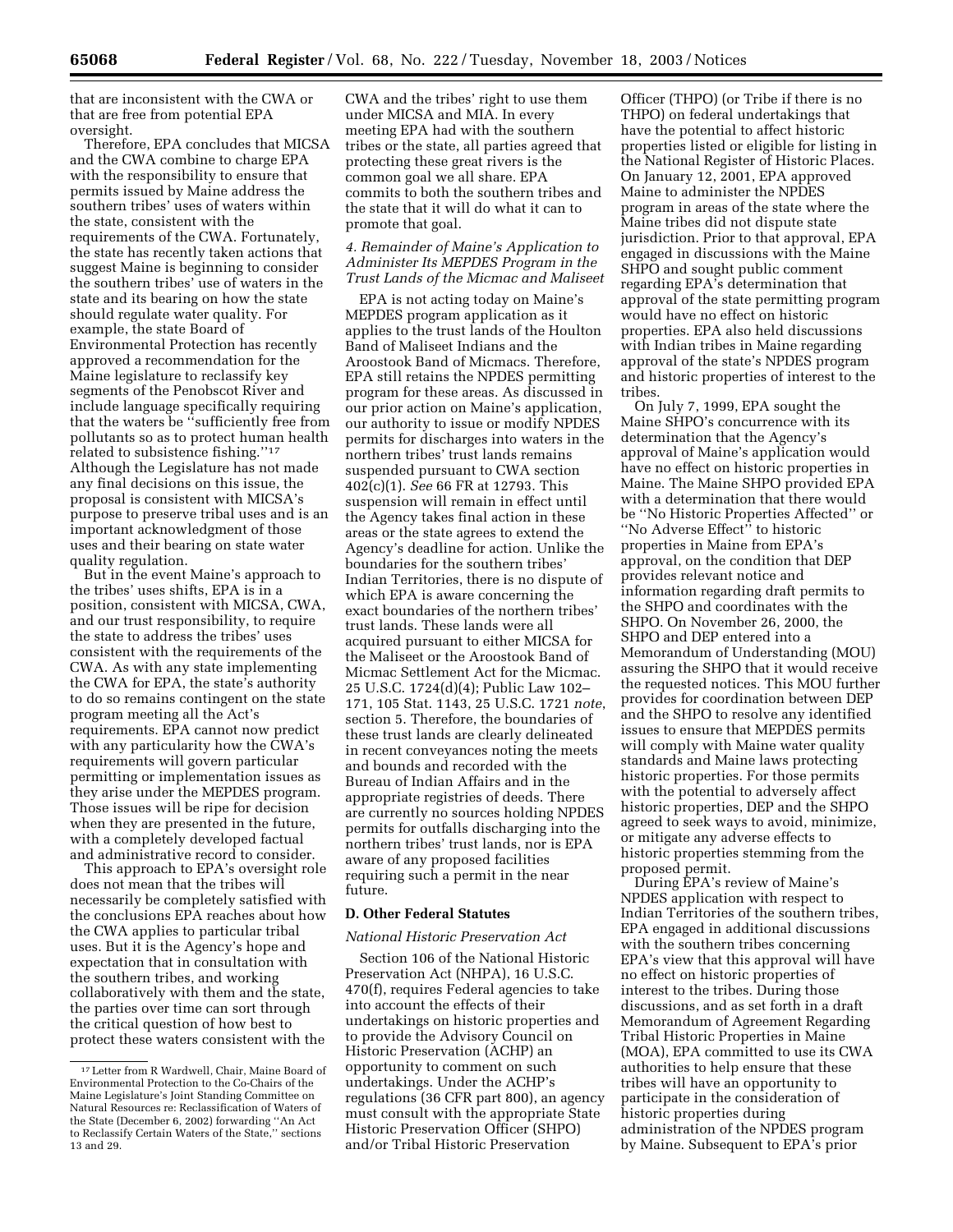approval on January 12, 2001 of Maine's program outside the disputed areas, DEP has consistently provided to the tribes copies of proposed permits that may be of interest to them; if needed, EPA will exercise appropriate oversight authority to help ensure that DEP continues this practice. Where a tribe raises concerns to EPA regarding the potential effects of a proposed permit on historic properties, EPA will follow the procedures described in the draft MOA, or any subsequently negotiated MOA that is acceptable to both EPA and the tribes, to consider potential effects. A copy of this draft MOA is included in the record. As described in the draft MOA, EPA will exercise its CWA authorities to object to proposed permits, or take other appropriate action, in order to address tribal concerns regarding effects on historic properties where EPA finds (taking into account all available information, including any analysis conducted by the tribe) that a proposed permit is inconsistent with the CWA, including water quality standards designed to protect tribal uses. Where EPA objects to a permit, the Agency will follow the permit objection procedures outlined in 40 CFR 123.44 and will coordinate with the appropriate tribe in seeking to have DEP revise the permit. DEP cannot issue a final MEPDES permit over an outstanding EPA objection. If EPA assumes permit issuing authority for a specific permit, it will further consult with the tribe prior to issuing any permit.

EPA has determined that the approval of Maine's application will have no effect on historic properties in Maine. EPA believes that the agreement between DEP and the SHPO as well as the Agency's commitment to follow the procedures in the draft MOA are consistent with and support EPA's determination. In accordance with the ACHP's regulations at 36 CFR 800.5, EPA proposed a No Adverse Effect finding to the southern tribes on July 25, 2003. In a September 3, 2003 letter to EPA, the Penobscot Nation disagreed with EPA's proposed finding. As a result of this disagreement, EPA met with the ACHP to discuss the No Adverse Effect finding, and, on October 8, 2003, transmitted this finding to the ACHP. EPA's October 8, 2003 submission to the ACHP included documents relied upon by the Agency in making its No Adverse Effect finding and responded to the comments made by the Penobscot Nation in its September 3, 2003 letter to EPA. A copy of the October 8, 2003 submission to the ACHP is included in the record.

Pursuant to the ACHP's regulations, the ACHP had 15 days from receipt of EPA's finding to review and comment upon the Agency's finding. On October 24, 2003, the ACHP provided comments to EPA. The ACHP's comments express certain disagreements with EPA's approach to analyzing the effects of this action and note that, in addition to considering the effects of the administrative act of approval and transfer of the NPDES program to DEP, EPA should also consider the potential effects flowing from implementation of the approved program itself. The ACHP notes its view that EPA should negotiate a programmatic agreement under the ACHP regulations as an appropriate resolution. A copy of the ACHP's October 24, 2003 comment letter is included in the record.

EPA has carefully considered the ACHP's comments in reaching its decision to approve the state's application as described in this notice. Notwithstanding any difference in EPA's and the ACHP's views regarding the effect of this approval on historic properties, EPA notes that the Agency has, in consultation with the tribes, considered any potential that the administration of the program by DEP might have impacts on such properties. As detailed above, EPA has proposed, and is committed to following, the procedures of the draft MOA which include commitments by EPA to utilize the full extent of its CWA oversight authorities to help ensure appropriate consideration of historic properties, including tribal views, during implementation of the program by DEP. EPA does not believe that resolution of this matter calls for execution of a programmatic agreement. Programmatic agreements are not required under the ACHP's regulations but may be used in certain circumstances described therein. In this case, EPA believes that the procedures and commitments of the draft MOA provide the best means of addressing any concerns regarding the consideration of historic properties during implementation of the program by DEP within the confines of EPA's CWA authority and that a programmatic agreement, which would not provide EPA with any additional oversight authority to act with respect to any particular state permit beyond what is already described in the draft MOA, is unnecessary. In addition, EPA notes that pursuant to the decision of the D.C. Circuit in *National Mining Association* v. *Fowler,* 324 F.3d 752 (D.C. Cir. 2003), individual permitting actions by DEP under the approved program would not trigger NHPA section 106

responsibilities. Having considered the potential impacts of this action on historic properties, consulted with the tribes, provided the ACHP an opportunity to comment and considered those comments, EPA has fulfilled its obligations under the NHPA and the ACHP regulations.

Today's program approval does not include Maine's application as it relates to facilities discharging into the lands of the northern tribes. EPA will address the NHPA in the context of making a final decision on Maine's application as it relates to facilities discharging into the lands of the northern tribes.

### *Regulatory Flexibility Act*

Based on General Counsel Opinion 78–7 (April 18, 1978), EPA has long considered a determination to approve or deny a state NPDES program submission to constitute an adjudication because an ''approval,'' within the meaning of the APA, constitutes a ''license,'' which, in turn, is the product of an ''adjudication.'' For this reason, the statutes and Executive Orders that apply to rulemaking action are not applicable here. Among these are provisions of the Regulatory Flexibility Act (RFA), 5 U.S.C. 601 *et seq.* Under the RFA, whenever a federal agency proposes or promulgates a rule under section 553 of the Administrative Procedure Act (APA), after being required by that section or any other law to publish a general notice of proposed rulemaking, the Agency must prepare a regulatory flexibility analysis for the rule, unless the Agency certifies that the rule will not have a significant economic impact on a substantial number of small entities. If the Agency does not certify the rule, the regulatory flexibility analysis must describe and assess the impact of a rule on small entities affected by the rule.

Even if the NPDES program approval were a rule subject to the RFA, the Agency would certify that approval of the state's proposed MEPDES program would not have a significant economic impact on a substantial number of small entities. EPA's action to approve an NPDES program merely recognizes that the necessary elements of an NPDES program have already been enacted as a matter of state law; it would, therefore, impose no additional obligations upon those subject to the state's program. Accordingly, the Regional Administrator would certify that this program, even if a rule, would not have a significant economic impact on a substantial number of small entities.